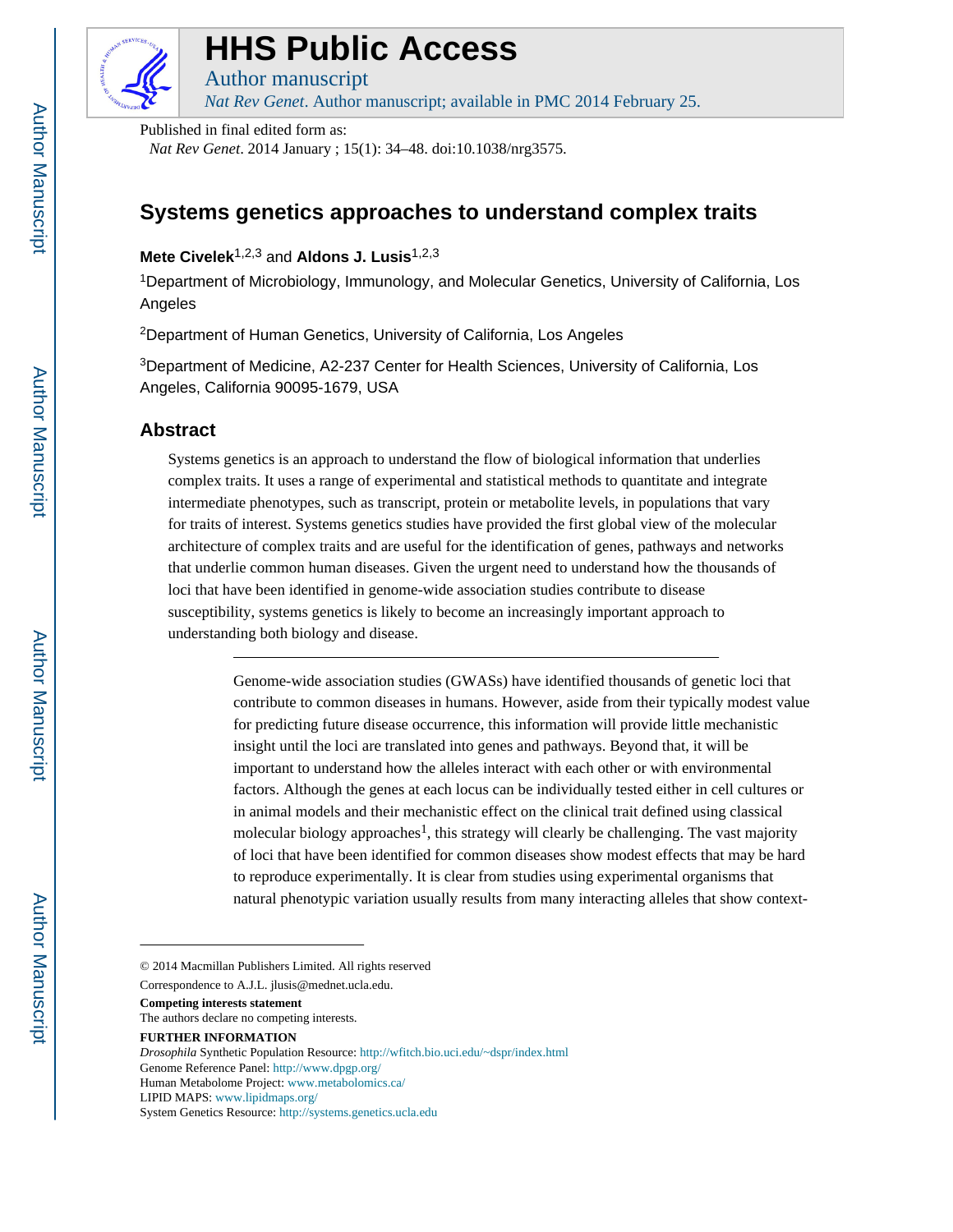dependent and environmentally sensitive effects, and there is a reason to believe that common diseases will be similarly complex $2-6$ .

An alternative, or complementary, method to studying one locus at a time is to carry out global analyses of biological molecules in populations that show inter-individual variability for the clinical traits. Recent technological developments have made it possible to quantitatively survey hundreds or thousands of biological molecules, from DNA sequence variations to epigenetic marks to levels of transcripts, proteins and metabolites (FIG. 1). For example, it is reasonably straightforward to globally quantify transcript levels in tissues, assuming that the relevant tissues are available, using hybridization or sequencing technologies. The transcript levels can then be either tested for correlation with the clinical trait or mapped to chromosomal loci to identify functional variants that may contribute to the clinical trait. The transcript levels can, in a sense, be considered intermediate phenotypes, as DNA variation contributes to the clinical trait by perturbing gene expression, proteins and metabolites — of course, such molecular traits are dynamic and can also be reactive to the phenotype. The advantage of this systems genetics approach is that it allows an analysis of molecular interactions in a context that is the most relevant to the clinical trait, namely, multiple genetic perturbations (as in a natural population) rather than an individual genetic perturbation (as in a transgenic mouse). This point is central to a 'systems genetics perspective': inferences about biological phenomena are rarely separable from the genetic system in which they are embedded; thus, to generalize results across genetic backgrounds, experiments must be carried out across multiple genetic backgrounds (W. Valdar, personal communication). Besides common diseases, systems genetics provides a useful window into the general architecture of complex traits and into the flow of biological information. Indeed, systems genetics studies in the past decade have addressed some classic questions about the underlying molecular genetic architecture of complex traits: How common is functional variation in natural populations? How does information flow from DNA to phenotype? And what is the nature of gene-by-environment (G×E) interactions? Systems genetics is, of course, limited by the extent of natural genetic variation and, currently, it is mostly hypothesis generating. However, it can be combined with complementary experiments and data sets, such as transgenic mice, global small interfering RNA (siRNA) knockdown and predictive modelling, as discussed below, to provide detailed genotype– phenotype maps that are similar to those envisioned by Waddington and others<sup>7,8</sup> (FIG. 1). In this Review, we describe systems genetics approaches and discuss how they have provided insights into both the molecular underpinnings of complex traits and the understanding of common, complex diseases.

# **Overview of systems genetics studies**

Systems genetics shares with systems biology a holistic, global perspective. The typical strategy in systems biology is to perturb a system, monitor the responses, integrate the data and formulate mathematical models that describe the system. Systems genetics is a particular type of systems biology, in which genetic variation within a population is used to perturb the system. Ultimately, the goal of systems genetics is to understand the broad molecular underpinnings, such as genetic architecture and intermediate physiological phenotypes, of complex traits, including diseases.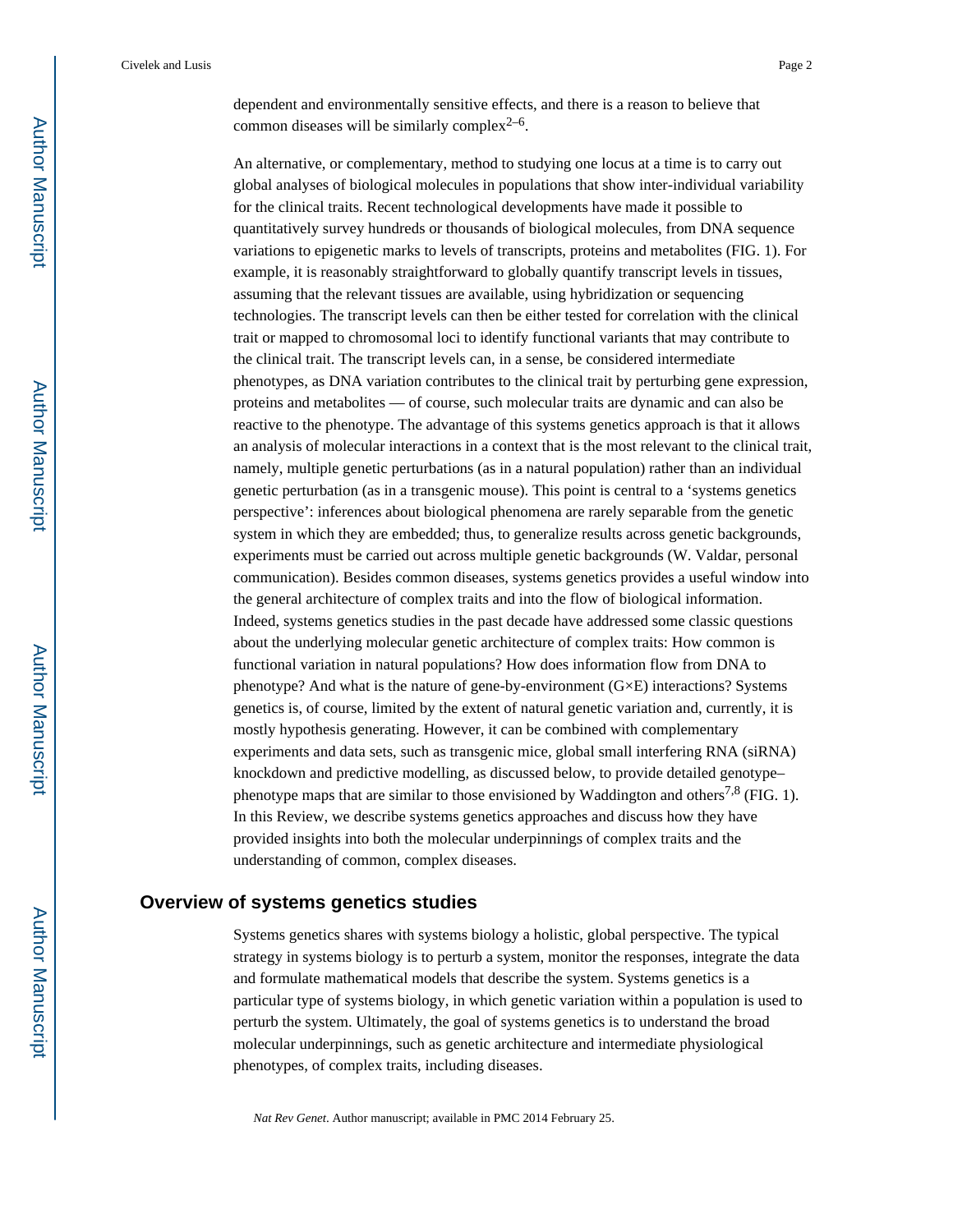In a hypothetical systems genetics study, numerous individuals are interrogated for a clinical trait, for transcript, protein and metabolite levels in a relevant tissue, and for microbiota composition in the gut (FIG. 2a). The variations in molecular phenotypes can be related to each other and to clinical traits in three ways. First, a simple correlation provides evidence of a possible relationship between two traits<sup>9–11</sup> (FIG. 2b). In this example, one might postulate three probable explanations<sup>12</sup>: the molecular trait influences the clinical trait (that is, the molecular trait is causal for the clinical trait); the clinical trait influences the molecular trait (that is, the molecular trait is reactive to the clinical trait); or both are affected by a confounding factor (that is, the molecular and the clinical traits are independent). Second, genetic mapping can provide evidence of a relationship through comapping (FIG. 2c). Thus, if a molecular trait and a clinical trait map to the same genomic region, then one may be the cause of the other. Third, statistical modelling approaches can be used to integrate the data. For example, various network approaches, such as coexpression, can identify groups of molecular traits that share characteristics (FIG. 2d). These groups, which are termed modules, can then be tested for relationships to the clinical trait (FIG. 2e). Examples of each of these operations are described below.

In designing a systems genetics study, there are various considerations. First, it is important to examine a sufficient number of individuals such that there is adequate power for genetic mapping and for other analyses. Mapping resolution is also an important issue because the ultimate goal is to relate specific genetic elements to changes in molecular and clinical phenotypes. If the locus is large and contains many genes, as is the case for quantitative trait locus (QTL) analyses in mice and rats, then it is difficult to identify the underlying causal genetic variation. Additionally, the structure of the population may have considerable effects on the architecture of complex traits. For example, a study of a collection of inbred strains of *Drosophila melanogaster* yielded a different set of QTLs for certain quantitative traits compared with a study of an outbred population that was derived from the same strains, although there was a significant overlap of the networks that underlie those traits<sup>4</sup>. Systems genetics studies are becoming increasingly powerful as additional phenotypes, multiple biological scales, environmental conditions and changes over time are examined (FIG. 1). It is not possible to collect such extensive data on unique individuals, and renewable reference populations — such as collections of haploid yeast segregants and inbred strains of worms, flies, mice or rats — are therefore proving particularly useful (TABLE 1). Some novel experimental designs, such as 'bulk segregant analysis' that involves examining individuals with extreme phenotypes from large populations of phenotyped individuals, have been used to address specific questions<sup>13</sup>.

# **The flow of biological information**

#### **Gene expression**

The analysis of transcript levels is fairly straightforward and is routinely done using either microarray-based or high-throughput RNA sequencing (RNA-seq) methods. Transcript levels, similarly to other quantitative traits (such as height), can be mapped to genomic loci that underlie the variation using either linkage analyses in segregating populations or association analyses in population-wide surveys. Although mapping of expression levels of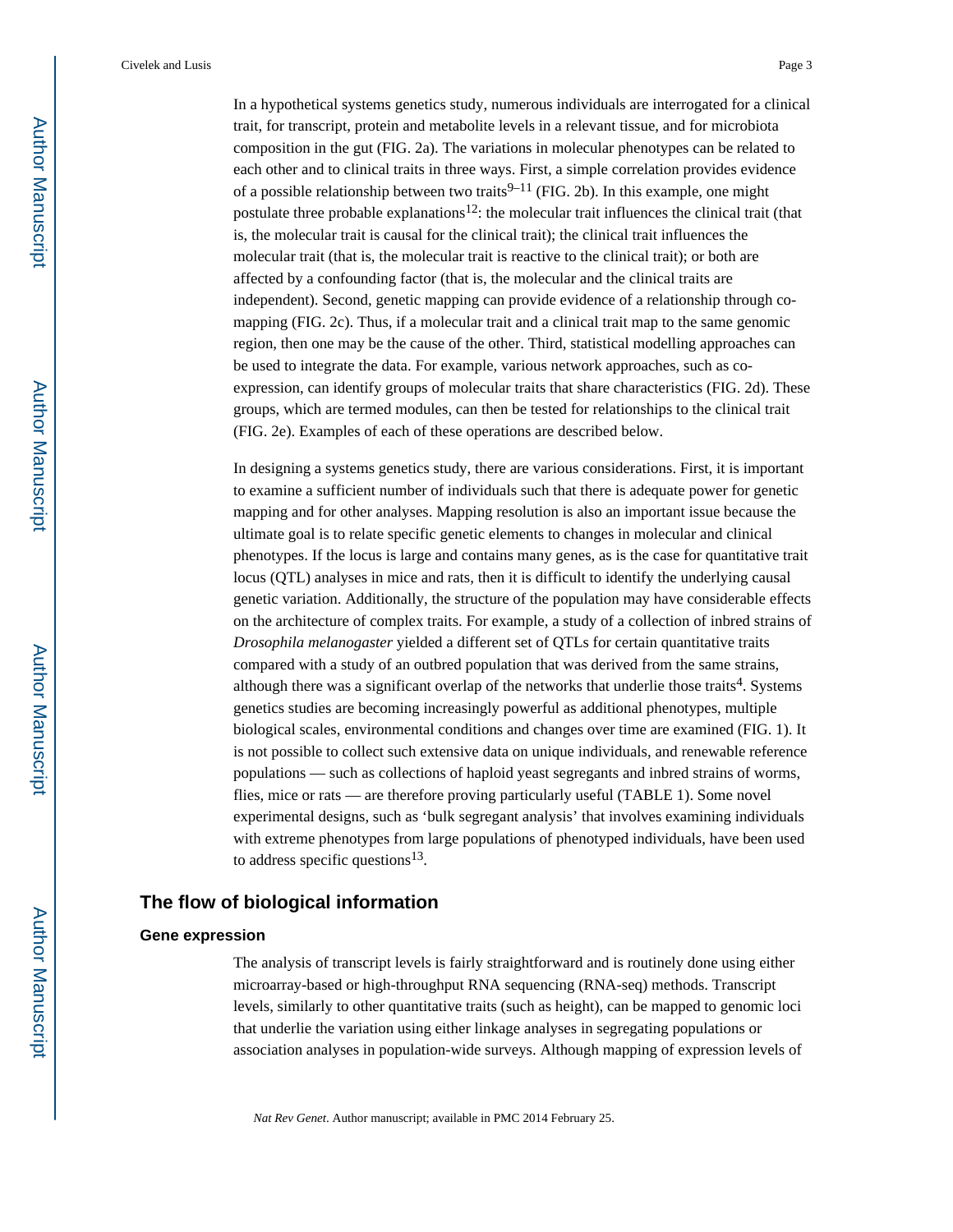individual genes has been carried out since the 1980s, the first genome-wide mapping of expression levels that used microarrays to measure transcript levels was carried out in 2002 in a linkage analysis of a cross between two strains of yeast<sup>14</sup>. The results showed widespread regulation of hundreds of transcripts. Subsequent studies in bacteria, yeast, plants, worms, fish, flies and various cell types and tissues of mice, rats and humans increased the understanding of the genetic regulation of gene expression and have shown that genetic variations that affect gene expression are widespread in natural populations<sup>14–18</sup>.

The genomic regions that are associated with transcript levels are termed expression quantitative trait loci (eQTLs) (FIG. 3a). When an eQTL is near the location of the gene that encodes the transcript (commonly within  $1 \text{ Mb}$ ), it is termed a local eQTL. Such proximity indicates that the variation is likely to act on gene expression in *cis* (that is, only in the chromosome copy in which it resides), and local eQTLs are therefore often referred to as *cis*-eQTLs. Of course, it is possible that some local eQTLs act in *trans* — for example, a gene could show feedback and could regulate the gene on the homologous chromosome as well — and it is thus more accurate to use the term local. When a locus that affects the expression level of a transcript maps distally to the gene that encodes the transcript (such as to a gene on another chromosome), it is termed a distal eQTL or a *trans*-eQTL. In contrast to *cis*-acting loci, *trans*-acting loci would be expected to affect both alleles of the target gene equally. In some cases loci have been found to affect the expression of hundreds of genes, and such eQTLs are termed *trans* bands or hot spots<sup>19</sup> (FIG. 3b).

Studies using mice, rats, and human cells and tissues have revealed that the expression of a high percentage of genes ( $30\%$ ) is substantially influenced by eQTLs<sup>18,20,21</sup>. Most peak single-nucleotide polymorphisms (SNPs) for GWASs map outside protein-coding regions, and >75% of GWAS SNPs map to functional regulatory elements that have been identified in the Encyclopedia of DNA Elements (ENCODE) project<sup>22</sup>. These results suggest that genetic variants that alter gene expression, rather than variants that alter protein sequences, form the primary basis of natural variation in complex traits. This is in contrast to Mendelian disorders, for which variation in protein-coding regions predominates. eQTL studies of noncoding transcripts, such as microRNAs<sup>23</sup> and large intergenic non-coding RNAs<sup>24</sup>, have started to emerge. It seems that the degree of genetic variation that underlies levels of these transcripts is less than that observed for protein-coding RNAs.

The examination of gene expression using RNA-seq provides information about both RNA splicing and transcripts that are not detected by commercial gene expression microarrays. Comparisons of RNA-seq results with expression array results indicate fairly high concordance for transcript abundance<sup>25,26</sup>. Next-generation sequencing has also made it possible to carry out global *cis*-eQTL analyses using allele-specific expression (ASE) analyses, which complement eQTL analyses<sup>27</sup>. ASE analyses identify sequence differences in the transcripts that are derived from the two chromosome copies in a diploid organism and use this information to quantitate these transcripts separately in order to determine whether they are expressed at different levels. A disadvantage of ASE analyses compared with eQTL analyses is that ASE analyses are restricted to the identification of *cis*-eQTLs (as *trans*-regulated genes would not be expected to show ASE) and to genes for which the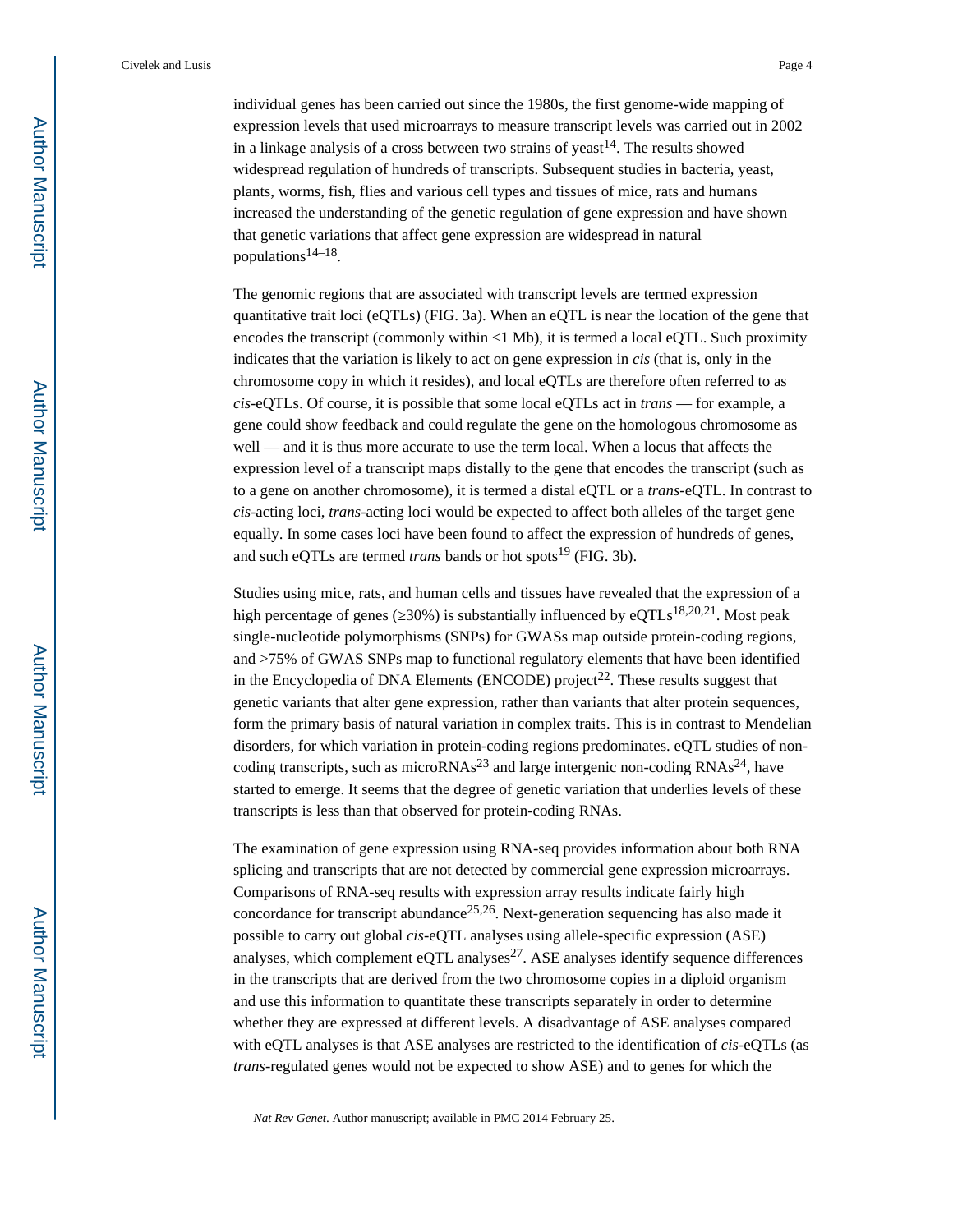alleles give rise to transcripts with sequence differences. An obvious advantage of ASE analyses is the requirement for a much smaller number of individuals to identify a comparable number of *cis*-acting loci<sup>28</sup>. Currently, only a few ASE studies have been carried out. In two separate studies using crosses between strains of mice, the overlaps of *cis*-eQTLs that were identified by linkage and by ASE were modest — 40% and 60% overlap was found, respectively, when technical artefacts were eliminated $^{27,29}$ . The explanation for the discrepancies is unclear.

Recent studies show that a substantial proportion of eQTLs is in open chromatin regions<sup>30</sup>, methylated regions<sup>31</sup> or transcription factor-binding sites<sup>32</sup>. Sequence-specific transcription factors form a network that enables integration of multiple internal and external cues to produce a specific epigenetic state and gene expression output. Such networks have been modelled on the basis of diverse cell types $33$ , and specific interactions have been studied using classic single-gene perturbations. As individuals in a population probably differ at hundreds or thousands of transcription factor-binding sites, systems genetics can provide a useful window into the network interactions. Recently, the genome-wide effects of sequence variation on transcription factor binding and on transcriptional outcomes were examined in primary macrophages of two different inbred strains of mice. Many SNPs that affect the binding of different transcription factors were identified using chromatin immunoprecipitation followed by sequencing (ChIP–seq), and the results provided convincing evidence that lineage-specific transcription factors select enhancerlike regions in a collaborative manner $34$ . Similar studies were carried out in humans using lymphoblastoid cell lines (LCLs) and showed extensive effects of genetic variants on epigenetic marks and on transcriptional activation and repression<sup>35–37</sup>.

#### **Proteins**

As proteins constitute the primary 'machines' of biology, any comprehensive genotype– phenotype maps will require detailed analyses of protein levels and their modifications. It is possible to map protein QTLs (pQTLs; that is, loci that control protein levels)<sup>25,38–42</sup> but only a tiny fraction of all proteins, which are generally the most abundant ones in a sample, can currently be quantitated using high-throughput proteomic approaches, such as mass spectrometry and immunoassays<sup>25,38,41</sup>. If transcript levels were closely correlated with protein levels, they could act as surrogates. However, systems genetics studies in both yeast and mice suggest that transcript levels explain a small proportion of the overall variation in protein levels among individuals in a population<sup>25,38</sup>. For example, the correlation between the levels of >500 proteins and their corresponding transcripts in a population of 100 strains of mice was only  $27\%^{25}$ . Undoubtedly, this low level of correspondence is partly due to technical issues in proteomic analyses. Heterogeneity is an important issue, as splicing results in many more polypeptide chains than the number of genes, and >200 posttranslational modifications have been described in proteins<sup>43</sup>. Given that signalling is mostly mediated through protein modifications, such as acetylation and phosphorylation, methods to quantitate such modifications would be particularly informative for understanding the flow of biological information.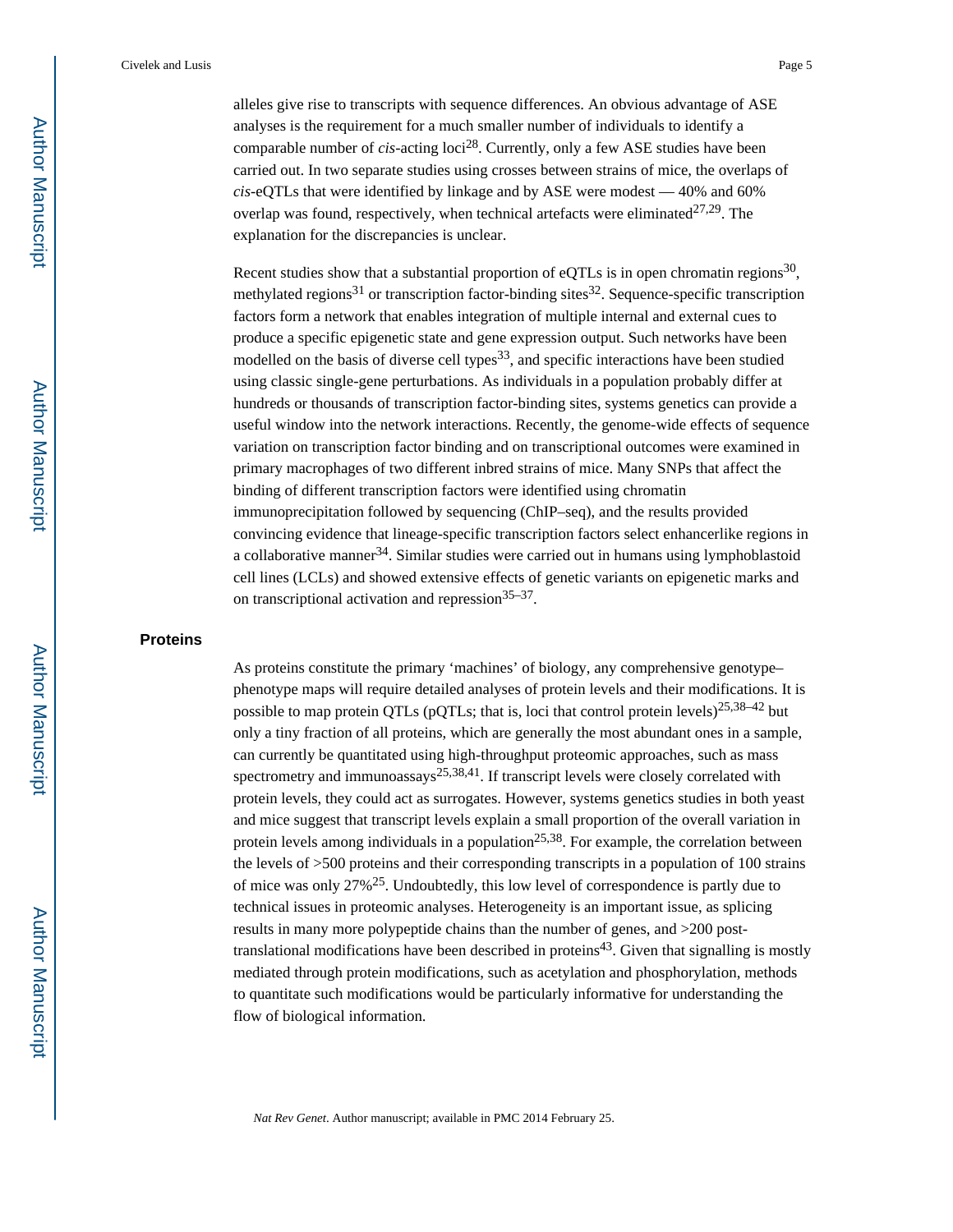#### **Metabolites**

The large-scale analysis of metabolites (that is, metabolomics) using techniques such as mass spectrometry or NMR is a developing field that has already provided important insights into diseases and metabolic processes $44$ . For example, metabolite profiling revealed that a phosphatidylcholine metabolite couples diurnal lipid synthesis to energy use in the muscle<sup>45</sup>. Efforts are being made to catalogue the thousands of metabolites that are present in the human body, and examples of such efforts include the Human Metabolome Project and the LIPID Metabolites and Pathways Strategy (LIPID MAPS). In principle, metabolite profiling offers a particularly attractive approach for the integration of genetic and environmental factors that contribute to complex traits. Several systems genetics studies of metabolites in human plasma have been reported and, in these studies, levels of many metabolites showed high heritability. The levels of these metabolites could be mapped to specific loci, and some of these loci co-mapped with GWAS-identified loci for diseases $46-48$ .

# **Complexity of interactions**

#### **Gene-by-gene interactions**

Most studies of quantitative traits in animal models suggest that epistatic (that is, nonadditive) interactions between loci are widespread<sup>4,49–51</sup>, and various examples of gene-bygene  $(G\times G)$  interactions for human complex traits have been identified<sup>6</sup>. The highly varied pathological phenotypes that occur among individuals with specific Mendelian disorder (for example, sickle cell anaemia) represent a form of epistasis. Such variation is also commonly observed in studies using gene-targeted mice; in the extreme case, a null mutation is lethal on one genetic background and has little or no phenotype on another  $52$ . In natural populations, the varieties of common variations are constrained by selection, such that most combinations of alleles must be compatible with adequate functioning (that is, 'good enough solutions') but are still sufficient for adaptation to changing environments. Common diseases are likely to result from the inheritance of particular combinations of common and rare alleles that are 'poor solutions' given the age-related effects and environmental conditions<sup>53</sup>.

At the molecular level, epistasis can take many forms. One common mechanism concerns the dependence of the steady-state levels of a molecule on its rates of production and degradation. For example, in a recent human GWAS among individuals who consume alcohol, the incidence of oesophageal cancer involved a strong genetic interaction between loci that contribute to the production of acetaldehyde (which is a carcinogen) from alcohol and those that contribute to the degradation of acetaldehyde<sup>6</sup> (FIG. 3c). Another example involves the formation of molecular complexes, in which the final levels of the complex are limited by the least abundant component. For example, a systems genetics study of transcript levels and protein levels in mouse liver across a panel of mouse strains observed that transcript-protein correlations were weaker for multisubunit proteins than for homopolymers<sup>25</sup>. In particular, the correlation between the levels of ribosomal proteins and those of their transcripts was essentially zero. This presumably results from the fact that any excess proteins that are not assembled into ribosomes are rapidly degraded. This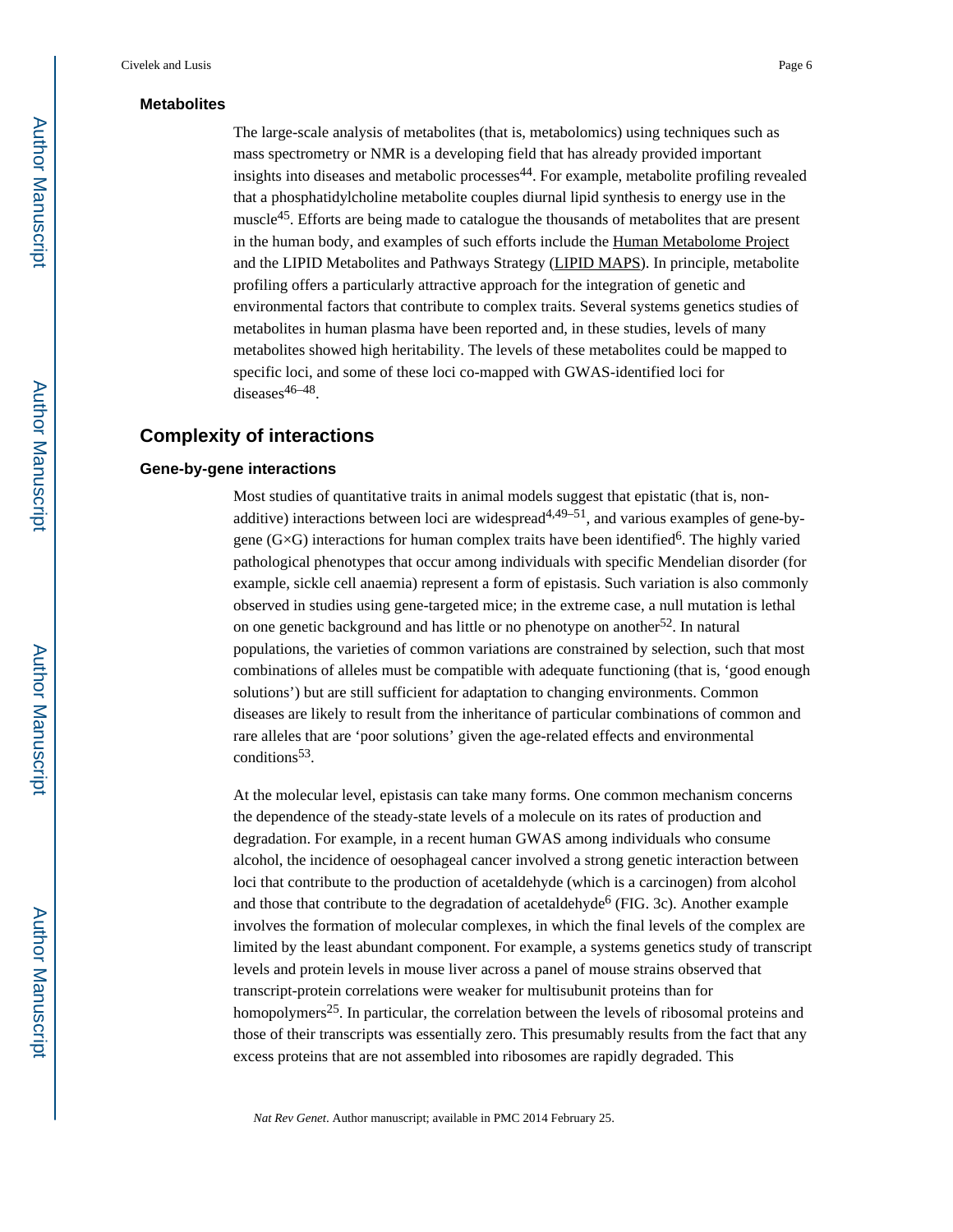phenomenon could partly explain the 'phenotypic buffering' that is observed in *Arabidopsis thaliana*, as discussed below.

An advantage of systems genetics for examining the prevalence of G×G interactions is that hundreds or thousands of molecular phenotypes (such as transcript levels) can be examined in a single population (FIG. 3b). However, in such global mapping studies, the identification of interactions at multiple loci is difficult because of the low significance threshold that results from multiple comparisons<sup>54</sup>. This has usually been addressed by restricting the analysis to QTLs that have significant main effects, which may miss the vast majority of epistatic interactions. Although methods that overcome the computational burden of identifying  $G \times G$  interactions have been proposed<sup>55</sup>, it remains difficult to determine the importance of G×G interactions in high-dimensional data sets. In addition to the problem of multiple comparisons, G×G interactions are difficult to detect in outbred populations for alleles that have small effect sizes or low frequencies<sup>56</sup>.

A recent study using a large cross between two yeast strains provided an estimate of the importance of epistatic interactions for 46 highly heritable complex traits<sup>57</sup>. The authors implemented a high-throughput endpoint colony size assay, which was carried out under a variety of conditions (such as different pH, nutrient types and temperatures) to develop the traits. The identified QTLs explained nearly the entire additive contribution to the heritable variation of the traits. The authors quantitated epistasis from the difference between broadsense heritability (which is estimated from the reproducibility of trait measures) and narrowsense heritability (which is estimated from phenotypic similarity for different degrees of relatedness). They observed that the traits showed epistasis that ranged from almost zero to  $\approx$  50%<sup>57</sup>. The results have implications for the problem of missing heritability, as epistatic interactions would affect heritability estimates<sup>54</sup>. The level of interactions in that study may be somewhat limited compared with that in a mammalian population, as the yeast were haploid and physiological interactions may be more complex in multicellular organisms.

#### **Gene-by-environment interactions**

Most complex traits have a substantial environmental component, and  $G \times E$  interactions seem to be pervasive<sup>49,58</sup>. In fact, almost all common diseases result from a combination of genetic and environmental factors. The frequency and the nature of G×E interactions can be conveniently studied using global gene expression traits. Studies in yeast<sup>59</sup>, human LCLs<sup>60</sup> and endothelial cells<sup>21</sup>, and mouse macrophages<sup>20</sup> all observed a high frequency of  $G \times E$ interactions. Environmental changes are much more likely to modulate the effect of a distal eQTL than that of a local eQTL<sup>20</sup>. For example, one study examined gene expression in peritoneal macrophages from 100 strains of mice either in culture medium alone or in culture medium that contained the inflammatory mediator bacterial lipopolysaccharide<sup>20</sup> (FIG. 3d). Of 2,802 significant eQTLs that were detected, 2,607 (93%) showed significant evidence of G×E interactions. A particularly striking example of a G×E interaction in this study was the finding of hot spots that regulated hundreds of genes in macrophages only when stimulated with lipopolysaccharide<sup>20</sup> (FIG. 3b).

The fact that  $G\times G$  and  $G\times E$  interactions seem to be common among complex traits has implications for the mystery of missing heritability in human GWASs because these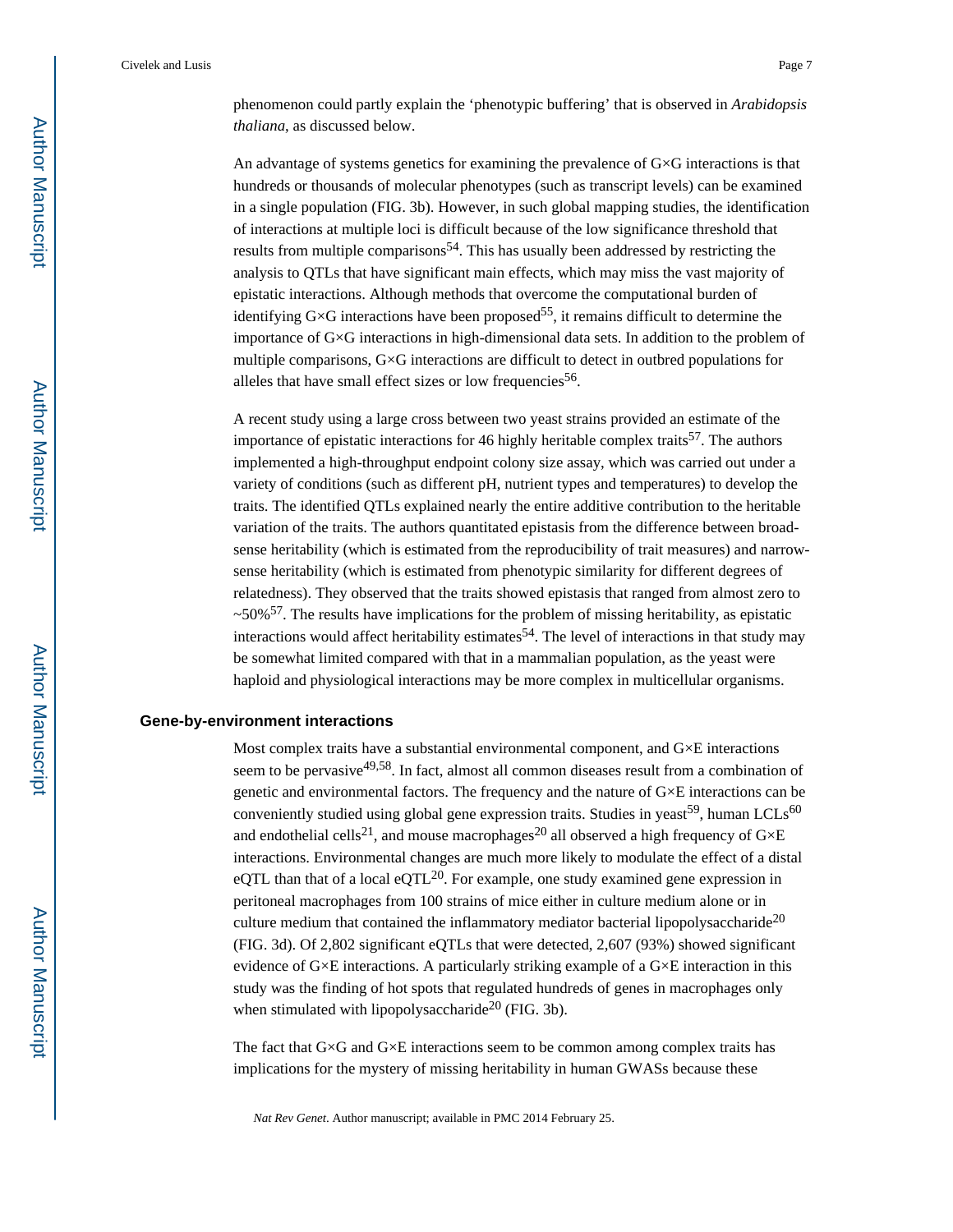interactions may lead to inflated estimates of heritability<sup>54</sup>. As human studies are poorly powered to identify such interactions, experimental models will be essential for any comprehensive understanding.

#### **Phenotypic buffering**

The integration of data for transcript, protein and metabolite levels using inbred lines of *A. thaliana* resulted in surprising findings<sup>61</sup>. Although eQTLs were associated with the expression levels of several thousand transcripts, these eQTLs corresponded poorly to protein or metabolite levels, which suggests a buffering system for phenotypic variation. A few genomic hot spots were also found to regulate the majority of the molecular phenotypes, which is consistent with the concept of hub genes as inherent components of biological networks. Multiple biological scales have also been examined in several reference populations, including yeast<sup>62</sup> and mice<sup>16,58</sup>.

# **Network modelling**

Systems biology approaches that mathematically model higher-order relationships between molecular phenotypes have been developed to understand how they interact with each other and influence complex traits<sup>63–65</sup>. Network approaches, in particular, have proven informative. Networks are graphical representations of the interactions between the molecular traits. Molecules are represented as nodes and the relationships among them as edges. They can be broadly divided into three categories: those that are based on curated knowledge, such as metabolic pathways; those that are derived from experimental data on the basis of physical interactions, such as protein–protein interactions from yeast two-hybrid experiments; and those that are inferred from high-throughput data. Although the curated pathways can capture experimentally supported knowledge, they are typically not comprehensive. To uncover novel relationships and regulatory interactions, data-driven network construction methods use various algorithms. These algorithms can be based on regression models, information theory, linear and nonlinear correlations, entropy maximization, graphical Gaussian modelling, Bayesian networks or combinations of these<sup>66</sup>. The assessment of the insights that are provided by these methods remains challenging because there is no experimental approach to create the 'true' network structure and to compare it with computational predictions. The Dialogue on Reverse Engineering Assessment and Methods (DREAM) project has attempted an objective assessment of reverse engineering methods for biological networks using both simulated and experimental data<sup>66</sup>. They evaluated the performance of  $>$ 30 network inference method implementations using gene expression microarray data from *Escherichia coli, Staphylococcus aureus* and *Saccharomyces cerevisiae* cells. The results showed that no single network method outperformed the others in all data sets. Different network connectivity patterns were predicted by various approaches to various levels of success. For example, although linear cascades of regulation were more accurately predicted by regression and by Bayesian network methods, feed-forward loops — such as those that occur when two mutually dependent transcription factors regulate the expression level of a gene — were more accurately predicted by mutual-information and correlation-based methods. Inference of the eukaryotic regulatory network was less successful than that of the bacterial regulatory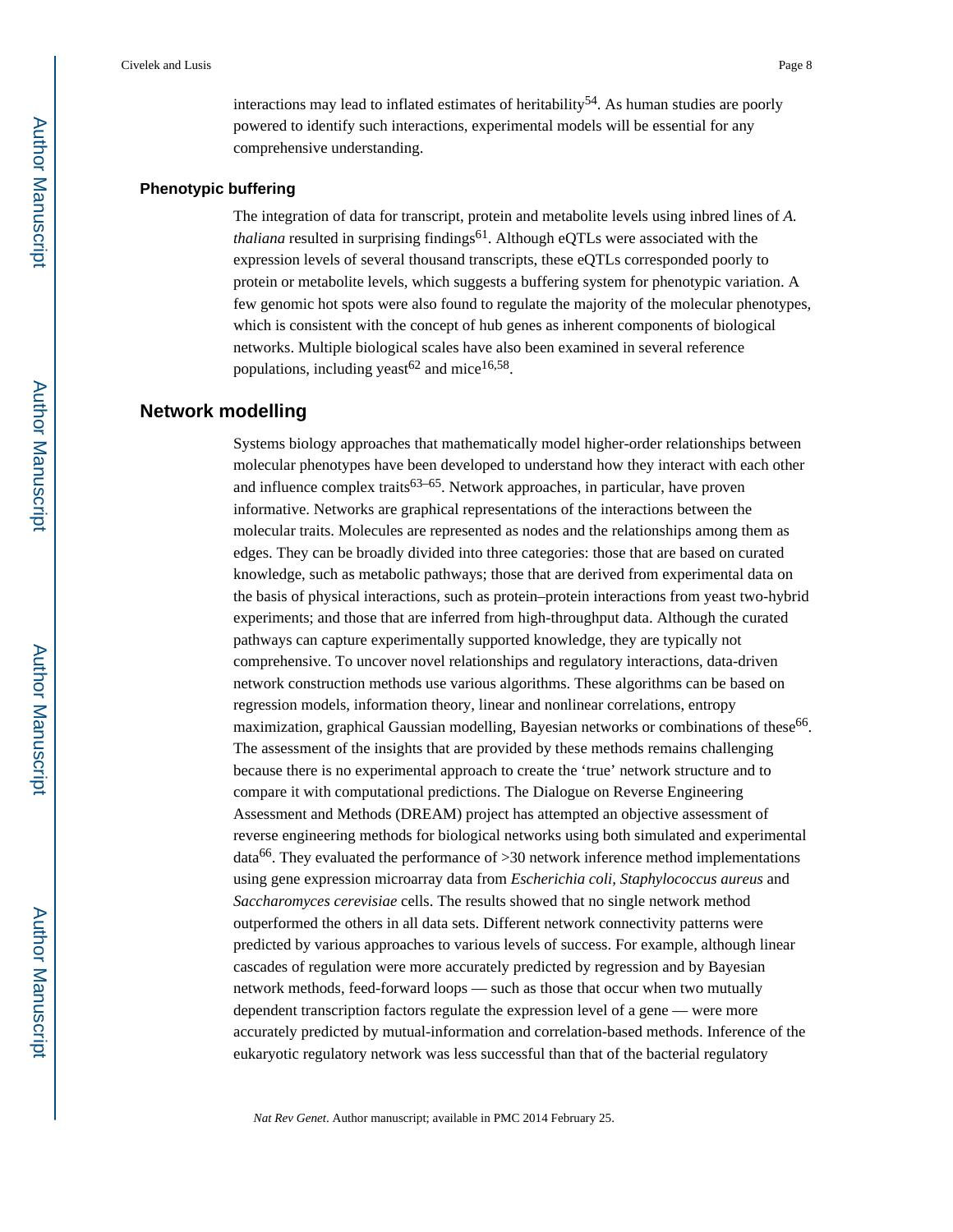network, which suggests the requirement for additional data, such as time course series and transcription factor-binding data, for accurate predictions in complex systems. The conclusion was that a consensus network created on the basis of the inferences from multiple approaches showed the most robust performances across diverse data sets.

The integration of genetic information with network modelling approaches has been used to refine inferences, to highlight pathways that contribute to clinical traits and to identify genes that are likely to be 'key drivers' in biological processes  $67,68$ . In these implementations, eQTLs are regarded as 'causal anchors' and are added to the network construction process as prior information. For example, in Bayesian networks, genes that show evidence of *cis*  regulation can be modelled as 'parents' of genes that are not *cis*-regulated but not vice versa. Thus, the direction of regulation can be established for certain gene–gene pairs using systems genetics data (FIG. 2d). This integrative approach has recently been used to identify molecular interactions that are disrupted in the brains of patients with Alzheimer's disease<sup>68</sup>. In this study, the authors first constructed co-expression networks using gene expression data from three different brain regions of >500 affected and healthy individuals. Comparison of these networks showed that the connectivity of genes in several modules was reconfigured in affected individuals. The *cis*-eQTL results that were identified using brain gene expression data were used as causal anchors to construct Bayesian networks to predict the key drivers of the differential connectivity that results from the disease. The TYRO protein tyrosine kinase-binding protein gene (*TYROBP*) was identified as a key driver of a gene module that was enriched for genes expressed in the immune system and the microglia; this module was reconfigured in the disease state and was significantly correlated with disease progression. Forced overexpression of TYROBP in microglial cells led to expression changes that validated many of the network predictions. Another systems genetics study also integrated co-expression networks from rats and humans, and identified the mechanism of action of a transcription factor in a locus that is associated with type 1 diabetes<sup>69</sup> (BOX 1).

#### **Box 1**

# **Systems genetics in rats and humans for the identification of novel disease genes**

One study69 identified a *trans*-regulated gene co-expression network that confers risk to type 1 diabetes (T1D) using a cross-species systems genetics approach. First, the authors examined expression quantitative trait loci (eQTLs) from 7 tissues of 30 rat recombinant inbred strains (TABLE 1) and focused on the eQTLs that altered the expression levels of transcription factors<sup>69</sup>. They identified 147 transcription factors with these eQTLs, most of which were regulated in *trans*. They then identified genes that were likely to be controlled by those transcription factors on the basis of co-mapping to the same eQTL, enrichment of the transcription factor-binding sites in their promoters and chromatin immunoprecipitation results. Combining these results with genome-wide co-expression network analysis, they identified a co-expression module with 305 genes that was enriched for inflammatory genes and was partly regulated by the transcription factor interferon regulatory factor 7 (IRF7). Bayesian regression models revealed the rat 15q25 locus as a hot spot that regulates the expression of the members of the inflammatory gene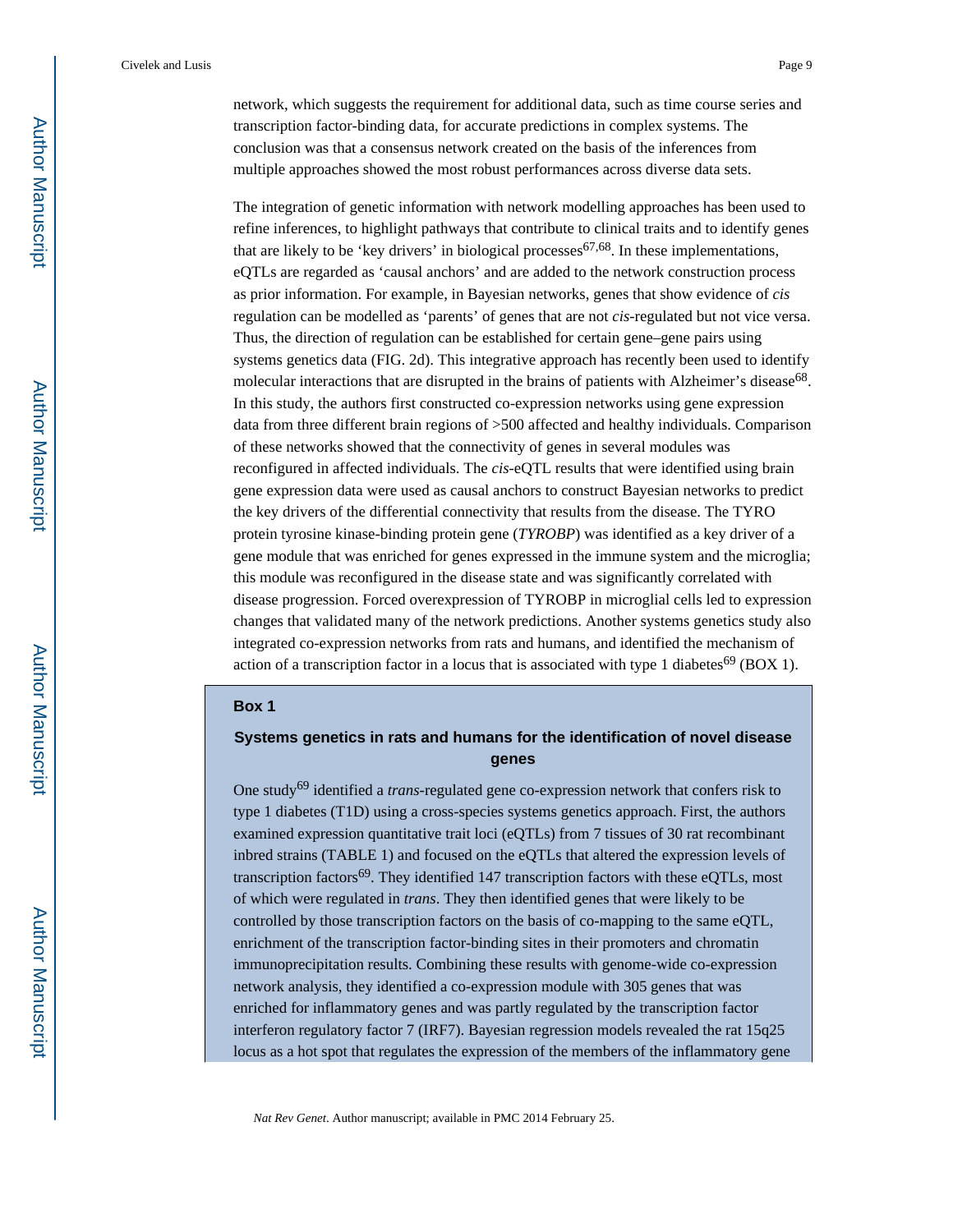network. Therefore, they postulated that this locus regulates the expression of IRF7 and its target genes. Second, they tested whether a similar network might occur in humans. For this, they used monocytes isolated from humans who were part of the Gutenberg Heart and Cardiogenics Study cohorts. Indeed, they observed evidence of a conserved IRF7-regulated inflammatory network in the monocytes and went onto show that singlenucleotide polymorphisms (SNPs) in the human orthologous locus regulates *IRF7* and the inflammatory network gene expression in *trans*. This network contains interferoninduced with helicase C domain 1 (*IFIH1*), which is a well-characterized T1D susceptibility gene. Knowing the role of macrophages in the immunopathology of T1D, the authors tested for association of T1D susceptibility with SNPs that are located near the inflammatory network genes and observed that these SNPs were more likely to associate with T1D than those that are located near non-network genes. Furthermore, SNPs in the human locus that is orthologous to the rat 15q25 hot spot were associated with T1D risk in a genome-wide association meta-analysis of ~7,500 cases and 9,000 controls. In summary, this study was able to identify a conserved inflammatory network in two species and connect it to T1D in humans.

Causal interactions among molecular and clinical traits can be predicted from systems genetics data using various algorithms<sup>12,70,71</sup>. For example, in a population that is studied for global transcript levels and clinical traits, one can ask, given sufficient data, whether the relationship between levels of a transcript and a clinical trait is causal, reactive or independent. As natural genetic variation in a population is randomly distributed among individuals, these causality algorithms take into account the effect of the multifactorial genetic perturbations on several phenotypic outcomes. The causal predictions are depicted as directed edges on the graphical models that represent the relationships among molecular traits (FIG. 2d). However, these methods have some shortcomings, such as the use of linear models to infer relationships that are not necessarily linear<sup>72,73</sup>. Moreover, networks that are constructed from static systems genetics data cannot predict feedback loops unless time course data are available. Despite these shortcomings, integrative approaches have been used to infer causal relationships among phenotypes $12,74,75$ .

# **Additional approaches to data integration**

#### **Integration with computational predictions**

Incorporating diverse data sets from multiple organisms may substantially add to the predictive power of systems genetics data, although the extent to which inferences in one population can be generalized to another is unclear. Reasonable prediction models of the effects of protein variants, such as missense variants, have been developed, and large-scale protein interaction maps have been constructed. Systematic maps of transcription factorbinding sites and chromatin modifications are being generated. Two useful databases — HaploReg<sup>76</sup> and RegulomeDB<sup>77</sup> — have automated this process using results from the ENCODE project. Early efforts to integrate such modelling data with systems genetics data in yeast have been promising  $62,78$ .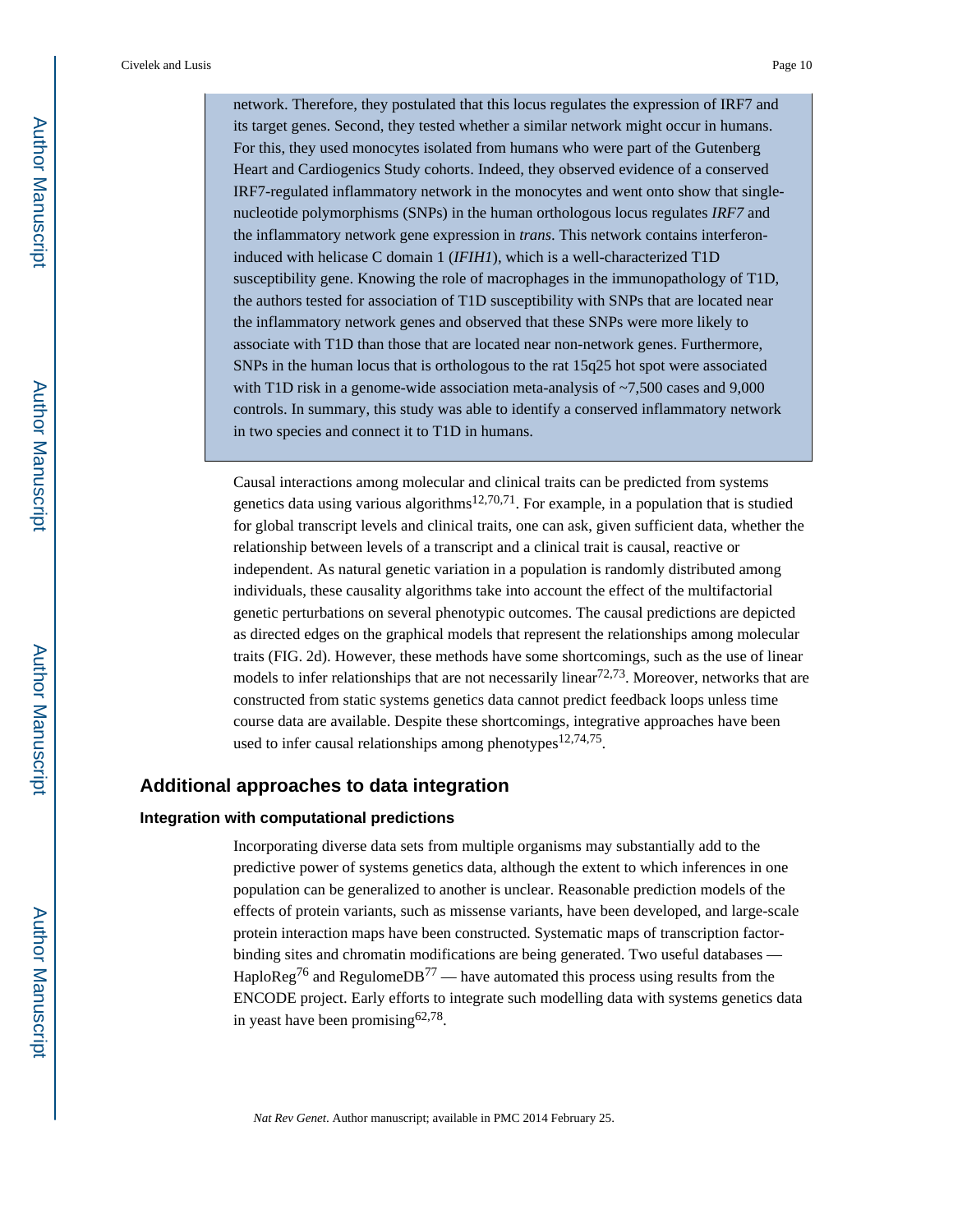#### **Integration with experimental perturbations**

An alternative approach to globally link genes to molecular or even clinical phenotypes is to use high-throughput methods such as genome-wide RNA interference screens in flies and worms, gene deletion collections in bacteria and yeast, and siRNA knockdown in mammalian tissue culture cells<sup>78</sup>. Such 'systematic genetics' screens differ from systems genetics in that they examine the effects of single gene perturbations on a single genetic background. Although they have the advantage that causality is easier to establish, they do not address the gene–gene interactions that are central to complex traits and are generally not applicable to organismal traits in mammals. Nevertheless, the two approaches should complement each other. The integration of systematic genetics with systems genetics has so far been used only in unicellular organisms<sup>62,79,80</sup>, but it should also be feasible in mammals using cultured cells.

### **Applications for common human diseases**

As discussed above, a major goal of systems genetics is to dissect common, complex disease. In particular, eQTL studies have proven useful for prioritizing genes at GWAS loci (FIG. 4) and, in some cases, for identifying potential *trans*-acting interactions (BOX 2). Metabolomics and global analyses of microbiota have also revealed novel interactions with common diseases. However, human studies are complicated by the difficulty of obtaining samples from relevant tissues and by the lack of reliable environmental data, and transformed cell lines can show biological noise that reduces power to observe genetic effects $81$ . Thus, as discussed below, experimental organisms such as mice and rats have been widely used to model human disease.

### **Box 2**

#### **KLF14 pathway mediates metabolic syndrome traits**

Variants that are located near the maternally expressed imprinted Krüppel-like factor 14 gene (*KLF14*) have been associated with type 2 diabetes (T2D)<sup>120</sup> and with high-density lipoprotein (HDL) cholesterol levels<sup>121</sup> in genome-wide association studies (GWASs) (see the figure). The Multiple Tissue Human Expression Resource (MuTHER) consortium started by asking whether these variants affected the expression of the nearby *KLF14* gene in *cis* in metabolically active adipose tissue that was isolated from >700 women82. The significant association between the variants and *KLF14* transcript levels strongly suggested that this gene is the causal gene in the GWAS locus. As KLF14 is a transcription factor, and transcription factors regulate the expression of their target genes in *trans*, members of the consortium reasoned that the transcript abundance of *KLF14* target genes should be influenced by the GWAS variants that are located near *KLF14*. Forty-six genes with *trans*-eQTLs that mapped to the *KLF14* locus were enriched for KLF-binding sites in their promoter regions, which provided *in silico* evidence for the binding of KLF14 regulating the expression of these genes in *trans*. Ten of these genes (see the figure) had strong *trans* associations that reached the typical genome-wide *p*value cutoff of  $5\times10^{-8}$ . Furthermore, variants near the 5' end of these genes showed significant associations with metabolic traits. Traits in bold show genome-wide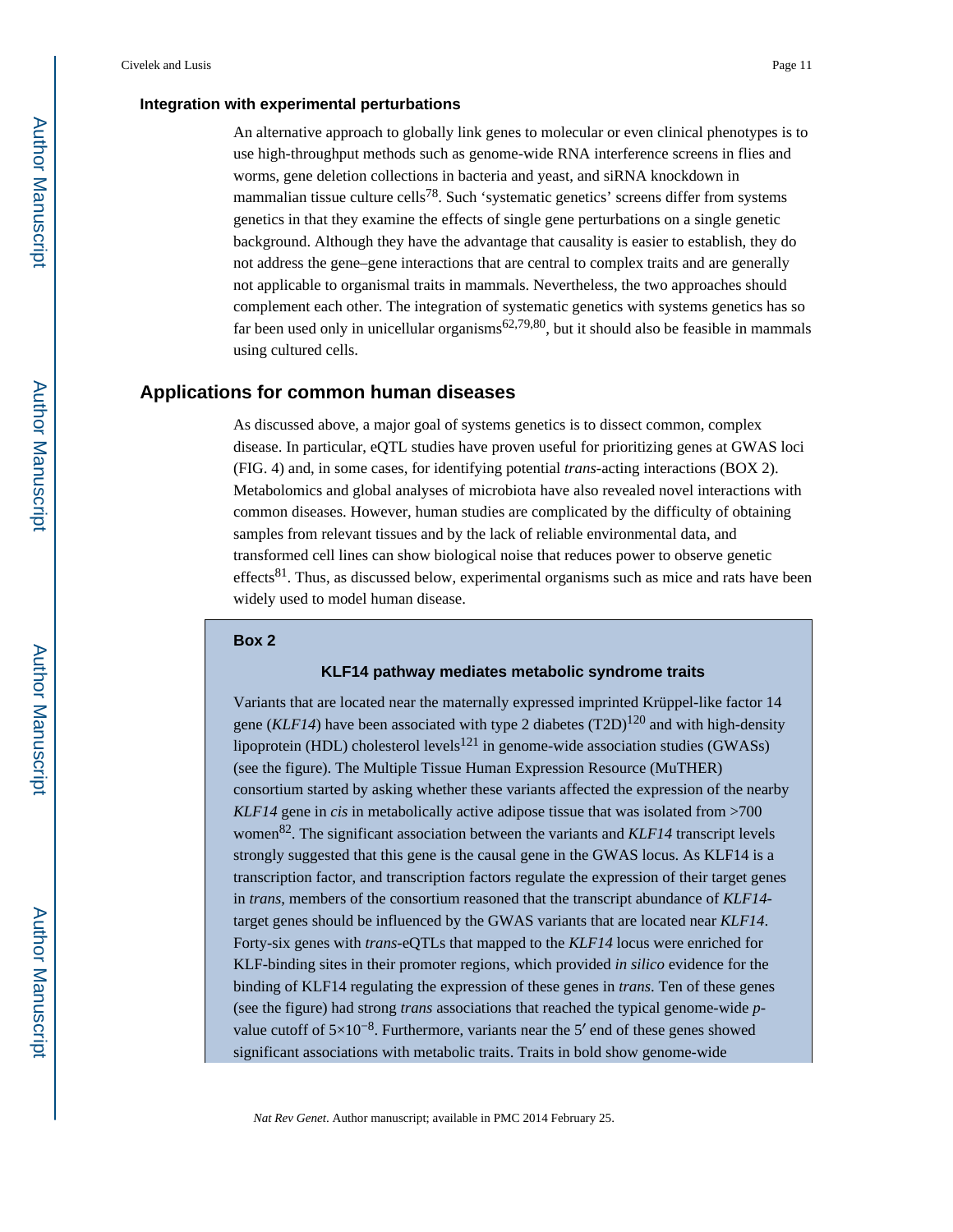significant associations with local single-nucleotide polymorphisms at the corresponding *trans*-regulated genes; other traits are associated with expression of the corresponding *trans*-regulated genes. Collectively, the *cis*- and *trans*-eQTL networks identified KLF14 as the master regulator of the expression of multiple genes that, in turn, mediate the effects of this transcription factor on metabolic disease. This study showed that *cis*- and *trans*-eQTL networks can be successfully interrogated to predict the causal gene in a GWAS locus and how the gene functions to affect disease susceptibility.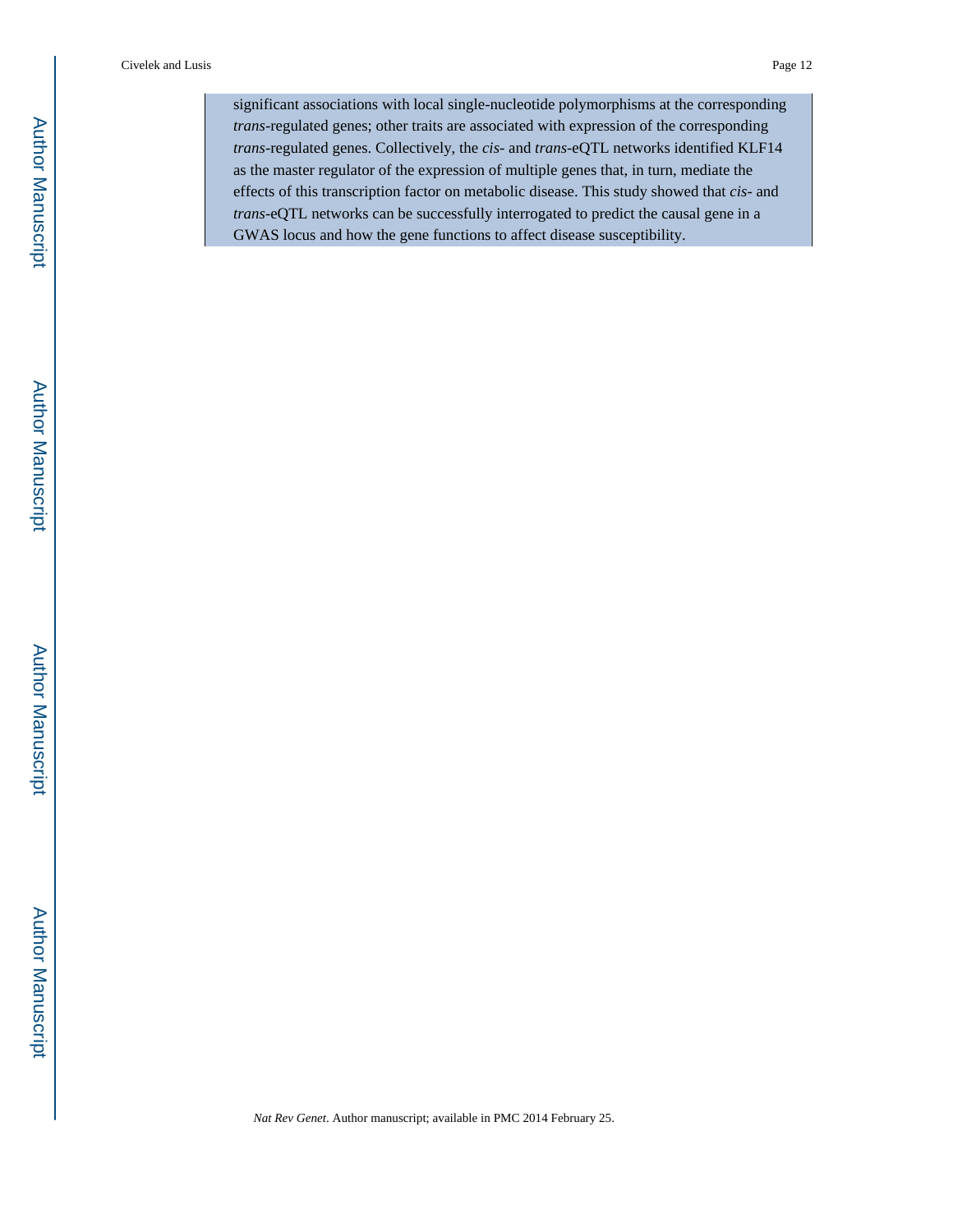

*APH1B*, APH1B γ-secretase subunit; *ARSD*, arylsulfatase D; BMI, body mass index; *C8orf82*, chromosome 8 open reading frame 82; GLU, glucose levels; *GNB1*, guanine nucleotide-binding protein, β-polypeptide1; HOMA, index of insulin sensitivity; INS, insulin levels; LDL, low-density lipoprotein levels; *MYL5*, myosin, light chain 5, regulatory; *NINJ2*, ninjurin2; *PRMT2*, protein arginine methyltransferase 2; *SLC7A10*, solute carrier family 7 member 10; TG, triglyceride levels; *TPMT*, thiopurine *S*methyltransferase; WHR, waist:hip ratio. The figure is modified, with permission, from REF. 122 © (2011) Macmillan Publishers Ltd. All rights reserved.

#### **Integration of gene expression with human GWASs**

Systems genetics approaches that determine the associations of identified risk variants with the expression levels of transcripts in risk loci in various human tissue samples provide a powerful way to assign priority to the candidate genes. For example, one of the first such studies involved a locus on chromosome 1p13 that is associated with plasma cholesterol levels and myocardial infarction<sup>1</sup>. This locus contains three genes: *CELSR2* (cadherin, EGF LAG seven-pass G-type receptor 2), proline/serine-rich coiled-coil 1 (*PSRC1*) and sortilin 1 (*SORT1*). The GWAS SNPs were found to be associated with transcript levels of *SORT1* in the liver but not in the adipose tissue, and analysis of multiple haplotypes further suggested that the causal SNP affected the binding of CCAAT-enhancer-binding protein (CEB/P) transcription factors. The role of the SNP in *SORT1* regulation was confirmed using cell transfection studies, and the causal role of *SORT1* was verified using overexpression and knockdown studies in mice. In another study, the maternally imprinted Krüppel-like factor 14 gene (*KLF14*) was identified as a regulator of multiple metabolic phenotypes using *cis*  and *trans* associations of gene expression<sup>82</sup>. This study shows how eQTL results have been useful in identifying the molecular architecture of complex diseases (BOX 2). A considerable problem with human eQTL studies is obtaining samples of the relevant tissues. In this regard, it is noteworthy that *cis*-eQTLs are often conserved among various tissues, whereas *trans*-eQTLs are usually tissue specific<sup>18</sup>.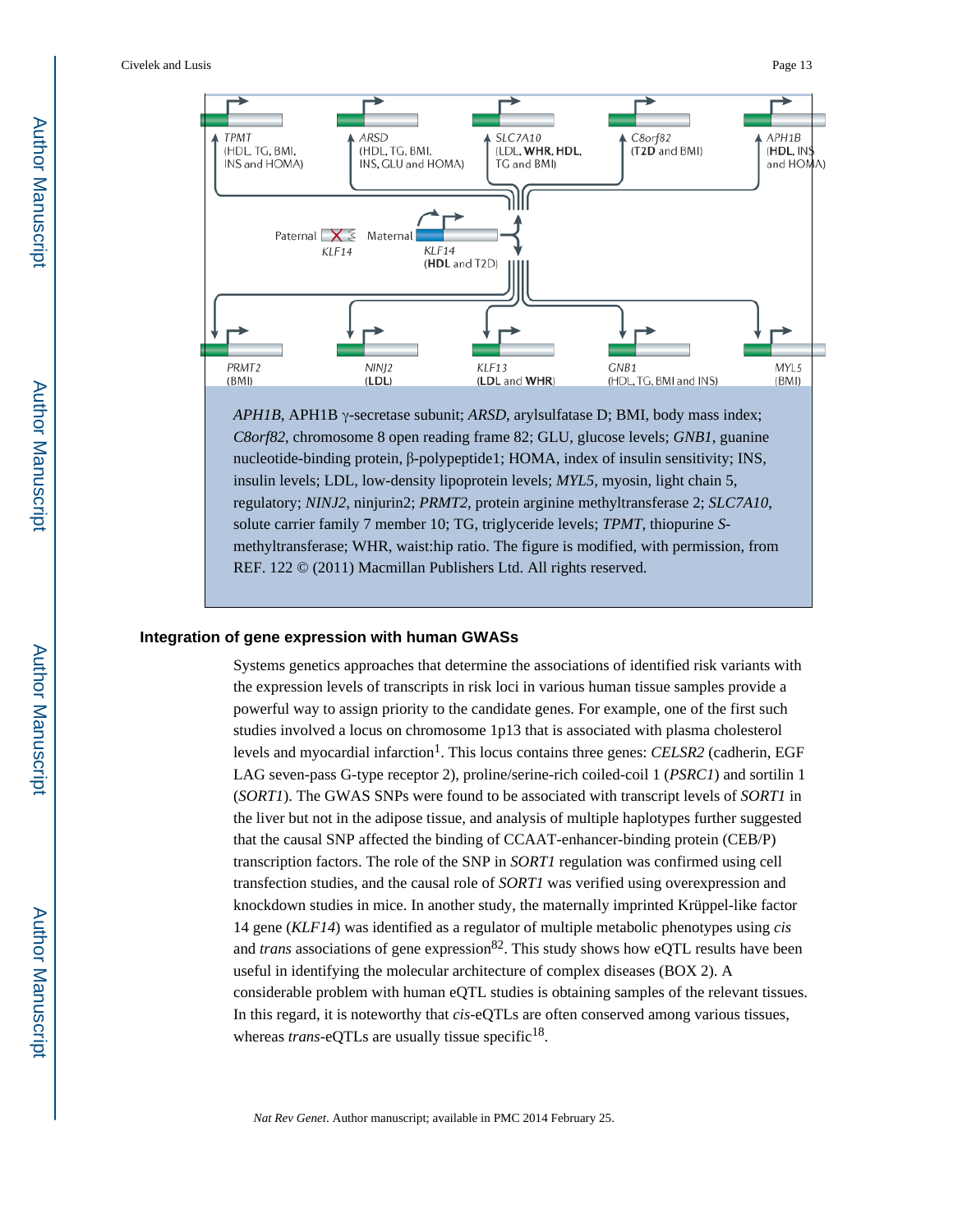#### **Metabolomics and the microbiome**

Broad metabolite screens of human populations have identified novel associations between specific metabolites and diseases such as cancer  $83$ , atherosclerosis  $84$  and diabetes  $85$ . The levels of many plasma metabolites are influenced by diet, and studies suggest that the composition of the gut microbiota can also have a major effect. For example, a recent report showed that the metabolite trimethylamine-*N*-oxide (TMAO) is strongly associated with atherosclerosis. TMAO is derived entirely from trimethylamine, which is produced by the gut microbiota during the catabolism of phospholipids<sup>84</sup>. A subsequent study identified the enzyme that can generate trimethylamine and showed that it occurs in only certain genera of bacteria<sup>86</sup>. These and other studies<sup>87,88</sup> highlight a complex set of interactions that involve host genetic background, diet and gut microbiota composition, all of which are likely to contribute to metabolic disorders. In humans, the role of host genetics in setting the composition of the gut microbiota is still unclear — whereas family members have more similar microbiota compositions than unrelated individuals, monozygotic and dizygotic twins have equally similar compositions<sup>89</sup>. However, in mice, in which age, diet and other environmental factors can be more carefully controlled, it seems that the composition of the gut microbiota is heritable<sup>58</sup>. Thus, large studies of humans that emphasize a genetic perspective and more detailed studies in experimental organisms are of considerable interest.

#### **Cancer**

One of the first important applications of systems genetics was to improve the categorization of cancers using global gene expression analyses. Thus, expression patterns from histologically similar cancers were found to cluster into distinct groups, which were then found to associate with different clinical outcomes<sup>90</sup>. Recent sequencing studies have revealed clear patterns of genetic variations that are associated with cancers. For example, a recent study from The Cancer Genome Atlas project revealed similarities between some endometrial cancers and subtypes of ovarian and breast cancers<sup>91</sup>. Given that relevant cancer tissues are available, the integration of transcriptomic, proteomic and metabolomic data using systems genetics approaches should provide a useful strategy for unravelling the flow of biological information from these mutations to pathways that control cell growth and other aspects of tumour formation $92,93$ .

#### **Animal models**

Given the difficulties of carrying out systems genetics studies directly in humans, animal models have proven invaluable for studies of complex traits, including atherosclerosis  $94,95$ , heart failure<sup>10,96,97</sup>, diabetes<sup>69,98,99</sup>, obesity<sup>58,100,101</sup>, osteoporosis<sup>102,103</sup>, cancer<sup>92</sup> and behavioural disorders<sup>104</sup>. These organisms have been frequently studied in response to environmental stressors or to sensitizing genetic mutations<sup>58,94</sup>. The assumption in such studies is that even if inferences do not directly translate between animal models and humans, the pathways that contribute to the pathologies will be shared. Although there will certainly be important differences, animal models have generally led the way to an understanding of both basic biology and pathology. In this regard, a comprehensive study observed conservation of *trans*-regulated genes that contribute to hypertension between rats and humans<sup>105</sup>. Some recent studies indicate that there is even a substantial overlap between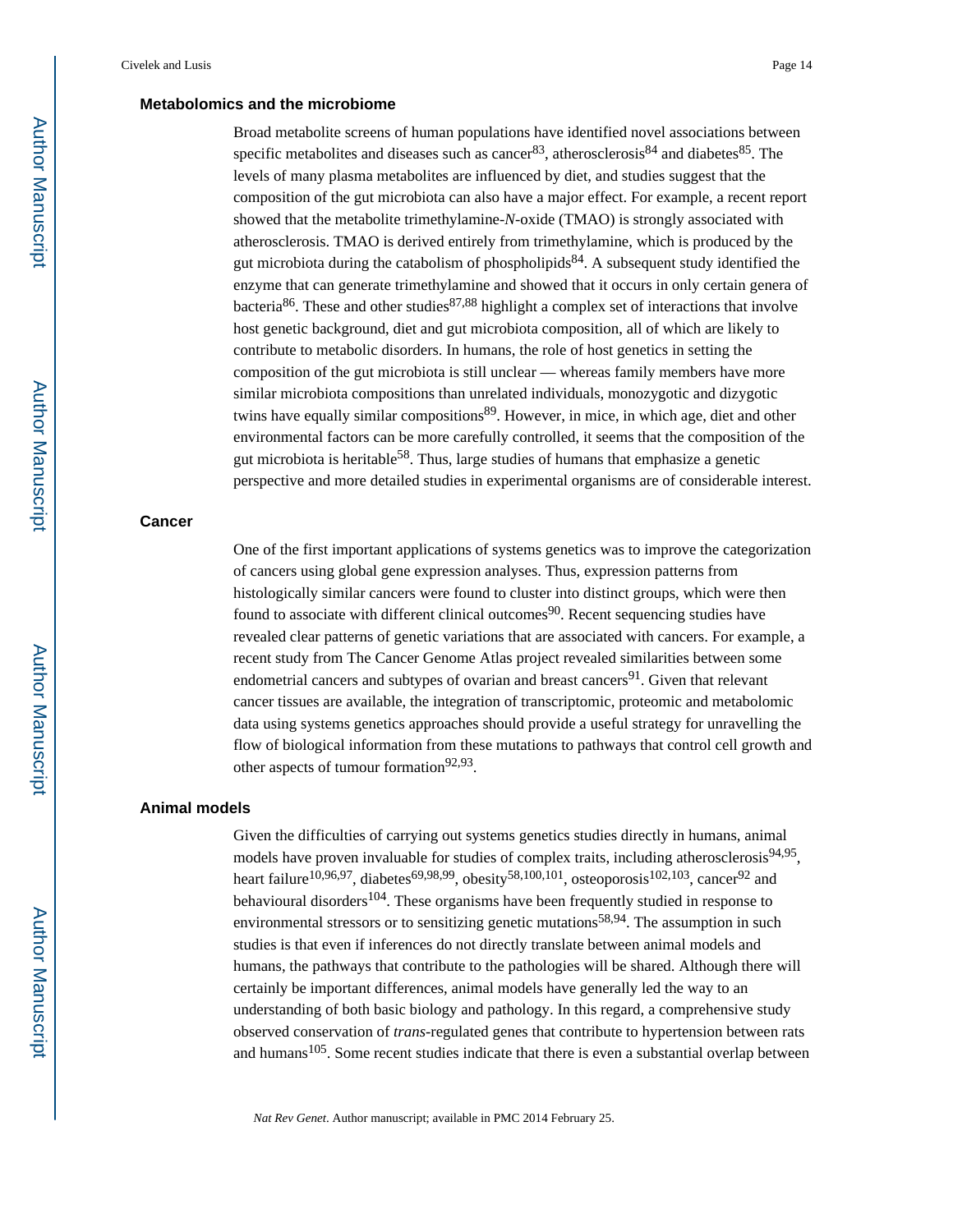rodents and humans in the genes that contribute to complex traits<sup>58,106</sup>. Conversely, a large mapping study of 122 diverse phenotypes in outbred rats concluded that orthologous genes rarely contribute to the same phenotype in rats and mice<sup>107</sup>.

Various reference populations of rats and mice are proving useful for systems genetics studies (TABLE 1). Renewable populations that can be interrogated repeatedly — including inbred strains, recombinant inbred strains and congenic strains — have been particularly useful. These have made it possible to develop large data sets that contain detailed molecular, physiological and pathological phenotypic data under a range of environmental  $conditions<sup>108</sup>$ . An important weakness of genetic studies of complex traits in rats and mice has been the poor mapping resolution of linkage analyses using genetic crosses (regions identified are tens of megabases and encode hundreds of genes). This has now been overcome to a large extent using GWASs of either outbred stocks<sup>107</sup> or panels of inbred and recombinant inbred strains (in which most loci show linkage disequilibrium blocks that are  $\leq 1$ Mb in size)<sup>16</sup>.

#### **New therapies**

Systems genetics provides a potentially powerful approach for drug development. One can construct networks, identify modules that are associated with disease traits and target one or more genes in that module<sup>109</sup>. Such an approach takes a broad view of the causes of a disease and can incorporate nonlinear G×G and G×E interactions. Systems-level approaches are proving particularly useful for the development of anticancer therapies<sup>110</sup>. For example, a recent study<sup>111</sup> observed that the inhibition of epidermal growth factor receptors in a subset of breast cancers markedly sensitized these cells to DNA damage, provided that certain drugs were given sequentially but not simultaneously. The authors concluded that the enhanced efficacy results from a dynamic network 'rewiring' by one drug which, in turn, unmasks sensitivity to another  $111$ .

Systems genetics has also been used to screen existing promising compounds against a reference population to identify additional targets or to reveal harmful gene-by-drug interactions. Human LCLs, such as CEPH cell lines, have been widely investigated for such pharmacogenetic studies, which could be considered as a sub-category of systems genetics112. Typically, such studies treat the LCLs with various concentrations of drugs, test for differences in toxicity or responsiveness and carry out global gene expression analyses. For example, a recent study of gene expression and statin responsiveness using LCLs from 480 participants of a clinical trial identified the RAS homologue family member A gene  $(RHOA)$  as a modulator of the cholesterol-lowering effects of a statin<sup>113</sup> and the glycine amidinotransferase gene  $(GATM)$  as a causal gene for statin-induced myopathy<sup>114</sup>.

#### **Large-scale studies**

It has been argued that high-throughput, high-dimensional phenotyping will be crucial for the understanding of both genotype-phenotype maps and environmental interactions<sup>115</sup>. Given the complexity of natural variation, particularly that of common disease, and considering that modest genetic variations can have considerable biological consequences, it will be important to assemble large data sets to maximize power through the formation of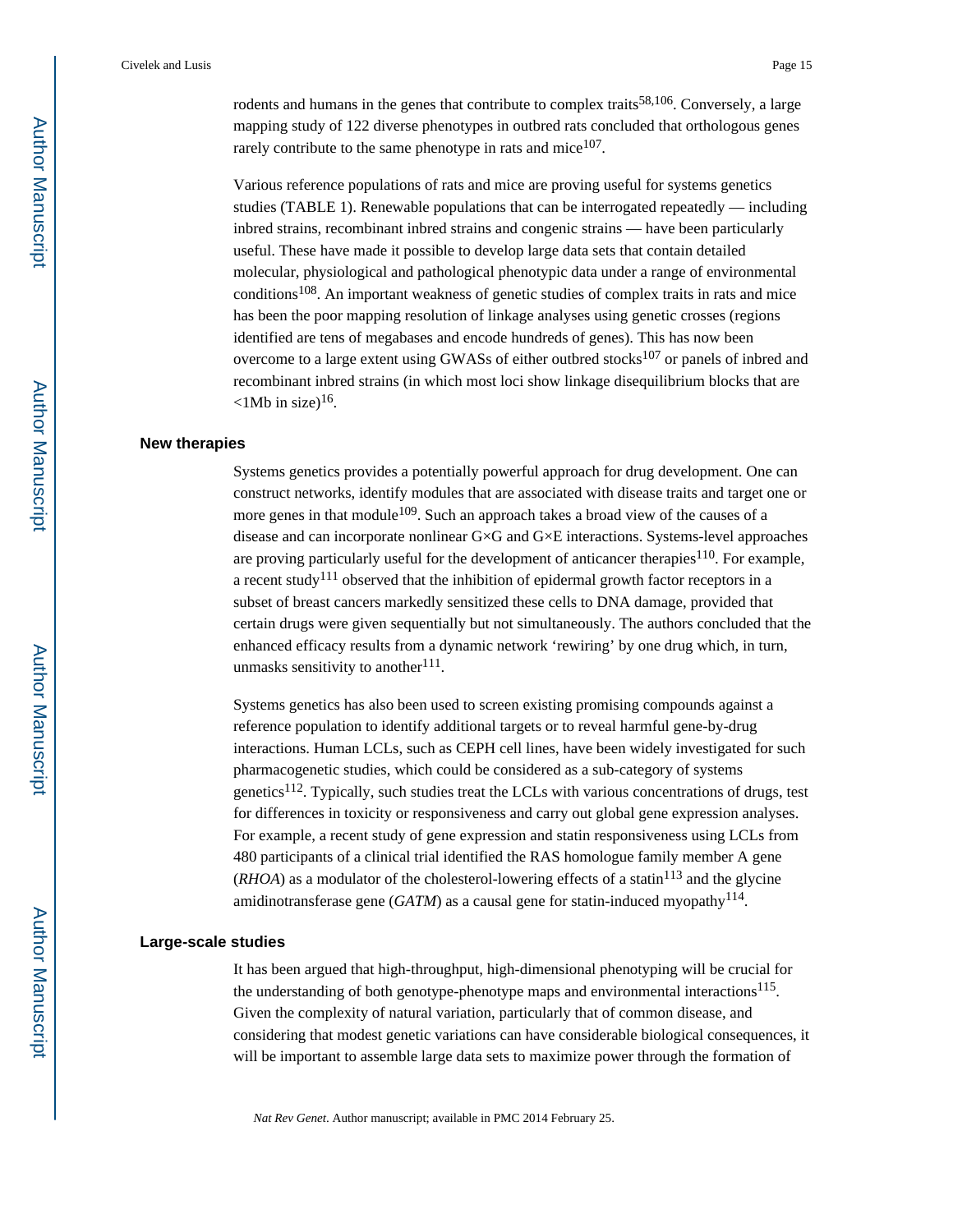consortia and meta-analyses. The Genotype-Tissue Expression Program — an ambitious collaborative project sponsored by the US National Institutes of Health — is a step in the right direction<sup>116</sup>. The goal of this project is to collect gene expression data in  $\sim$ 30 different tissues from 1,000 people for systems genetics analyses.

## **Conclusions and future prospects**

The concept of linking population genetic variation with biochemical variation dates back to at least 1970 (REF. 7). The current interest in systems genetics has been driven by recent technological and computational advances, which continue to progress rapidly and are paving the way for large-scale applications of systems genetics in both model organisms and humans. The approach should also be enhanced by the incorporation of additional data modalities, such as high-resolution clinical imaging data, single-cell gene expression data, pathway readout data and time course data. In addition to quantitating the steady-state levels of macromolecules in populations, it may be possible to determine their rates of synthesis and degradation, as well as their localization $117$ .

Despite striking differences between the sexes in the prevalence of common diseases, the underlying mechanisms have been fairly neglected. Clearly, these differences could be 'mined' to identify factors that confer resistance to disease  $118$ . Systems genetics analyses of experimental organisms, as well as of human populations, have revealed marked differences between the sexes in both gene expression and metabolic activities<sup>119</sup>. Network modelling of transcriptomes suggest that the higher-order interactions differ between the sexes<sup>119</sup>, and it would be of interest to understand the relationships of such interactions to disease states or to drug responses.

As discussed above, it is now clear that the gut microbiome contributes, importantly, to multiple common disorders, including atherosclerosis, cancer, colitis, diabetes, depression and fatty liver. Systems genetics should provide a useful approach for understanding the interactions between diet, microbiota composition, plasma metabolites and genetic background.

An increased focus of systems genetics studies on biological processes that are involved in homeostasis — such as cell cycling, oxidative stress, mitochondrial function, and synthesis and turnover of macromolecules — might be productive. Such 'process traits' are likely to be less genetically complex than any of the disease traits to which they contribute, and will hence require smaller samples sizes for mapping. Nevertheless, these traits may integrate considerable genetic variation that is relevant to multiple disease traits.

An important challenge will be to make systems genetics data broadly available to biologists. Currently, much high-throughput data are fairly inaccessible to everyday bench scientists. As educating all biologists in basic computational and statistical skills will be difficult to achieve, it will be desirable to display association, linkage and models on browsers that can be quickly scanned for potential links and insights.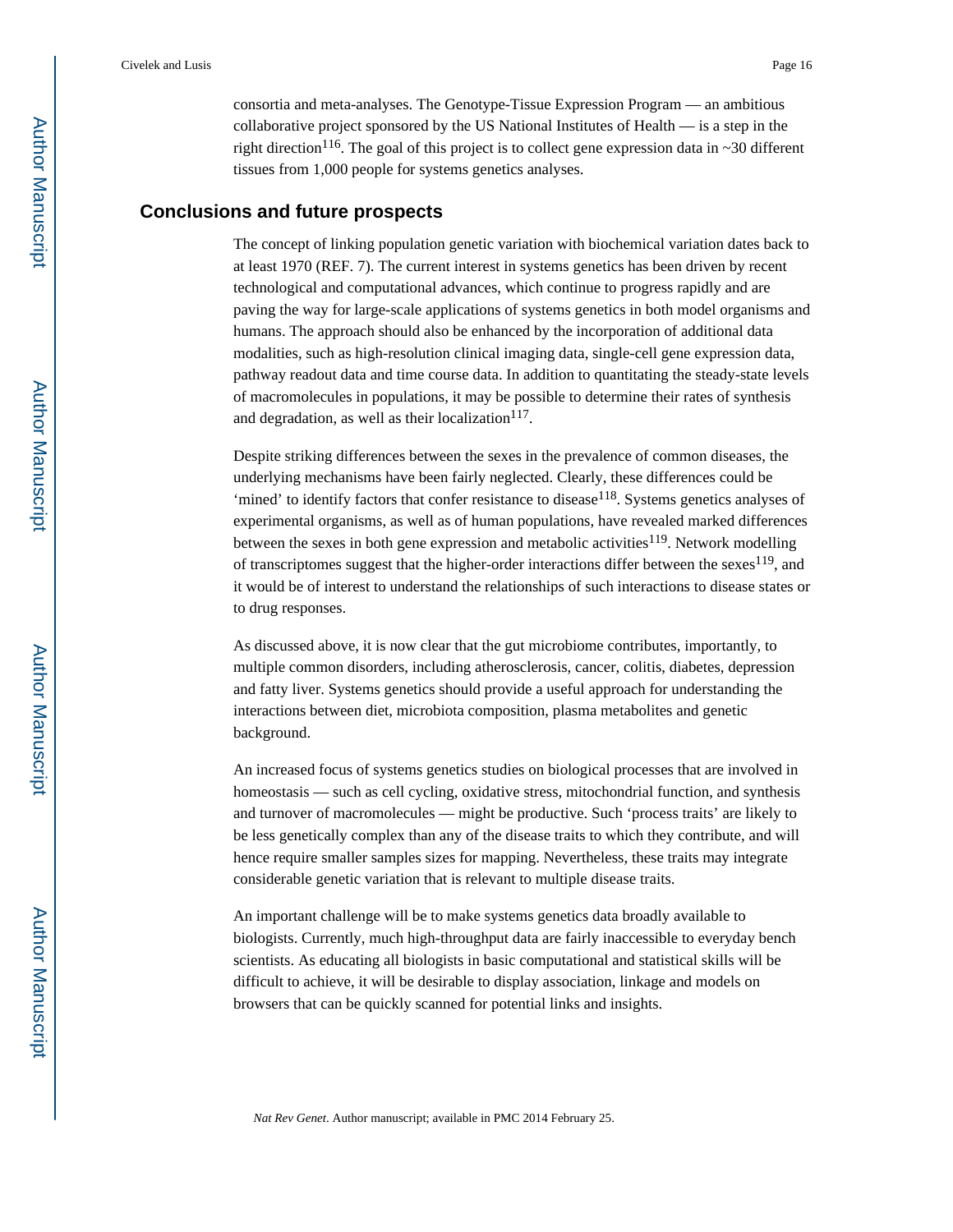# **Acknowledgments**

The authors thank R. Chen for assistance in the preparation of this paper. M.C. is supported by Ruth L. Kirschstein National Research Service Award T32HL69766; A.J.L. is supported by the US National Institutes of Health grants HL30568, HL28481, HL094322, HL110667 and DP3D094311, and Transatlantic Networks of Excellence Award from Foundation Leducq. They are also grateful to the detailed and critical reviewers.

# **Glossary**

| <b>Systems genetics</b>                                           | A global analysis of the molecular factors that underlie<br>variability in physiological or clinical phenotypes across<br>individuals in a population. It considers not only the<br>underlying genetic variation but also intermediate phenotypes<br>such as gene expression protein levels and metabolite levels,<br>in addition to gene-by-gene and gene-by-environment<br>interactions. |
|-------------------------------------------------------------------|--------------------------------------------------------------------------------------------------------------------------------------------------------------------------------------------------------------------------------------------------------------------------------------------------------------------------------------------------------------------------------------------|
| <b>Natural populations</b>                                        | Human populations, or animal populations in wild<br>environments, that are experiencing normal selective<br>pressures. By contrast, laboratory animal populations, such as<br>inbred strains, can show natural genetic variation, but they<br>have been subjected to nonrandom breeding and artificial<br>selection.                                                                       |
| <b>Natural genetic</b><br>variation                               | Genetic variation that is present in all populations as a result<br>of mutations that occur in the germline the frequencies of<br>such mutations in populations are affected by selection and by<br>random drift. This is in contrast with experimental variation<br>that is introduced by techniques such as gene targeting and<br>chemical mutagenesis.                                  |
| <b>Principal components</b>                                       | Dominant patterns in multivariate data as extracted by the<br>principal component analysis data reduction method.                                                                                                                                                                                                                                                                          |
| <b>Modules</b>                                                    | In the context of network modelling, groups of components<br>that are tightly connected or correlated across a set of<br>conditions, perturbations or genetic backgrounds.                                                                                                                                                                                                                 |
| <b>Inbred strains</b>                                             | Strains in which a set of naturally occurring genetic variations<br>have been fixed by many generations of inbreeding                                                                                                                                                                                                                                                                      |
| <b>Biological scales</b>                                          | Various levels in the flow of information from DNA to<br>proteins to metabolites to cell structures to cell interactions.                                                                                                                                                                                                                                                                  |
| <b>Chromatin</b><br>immunoprecipitation<br>followed by sequencing | (ChIP-seq). A method that is used to analyse protein-DNA<br>interactions by combining chromatin immunoprecipitation<br>with next-generation sequencing to identify binding sites of<br>DNA-associated proteins.                                                                                                                                                                            |
| <b>Epistasis</b>                                                  | A statistical interaction between two or more genetic loci,<br>such that their effects are non-additive.                                                                                                                                                                                                                                                                                   |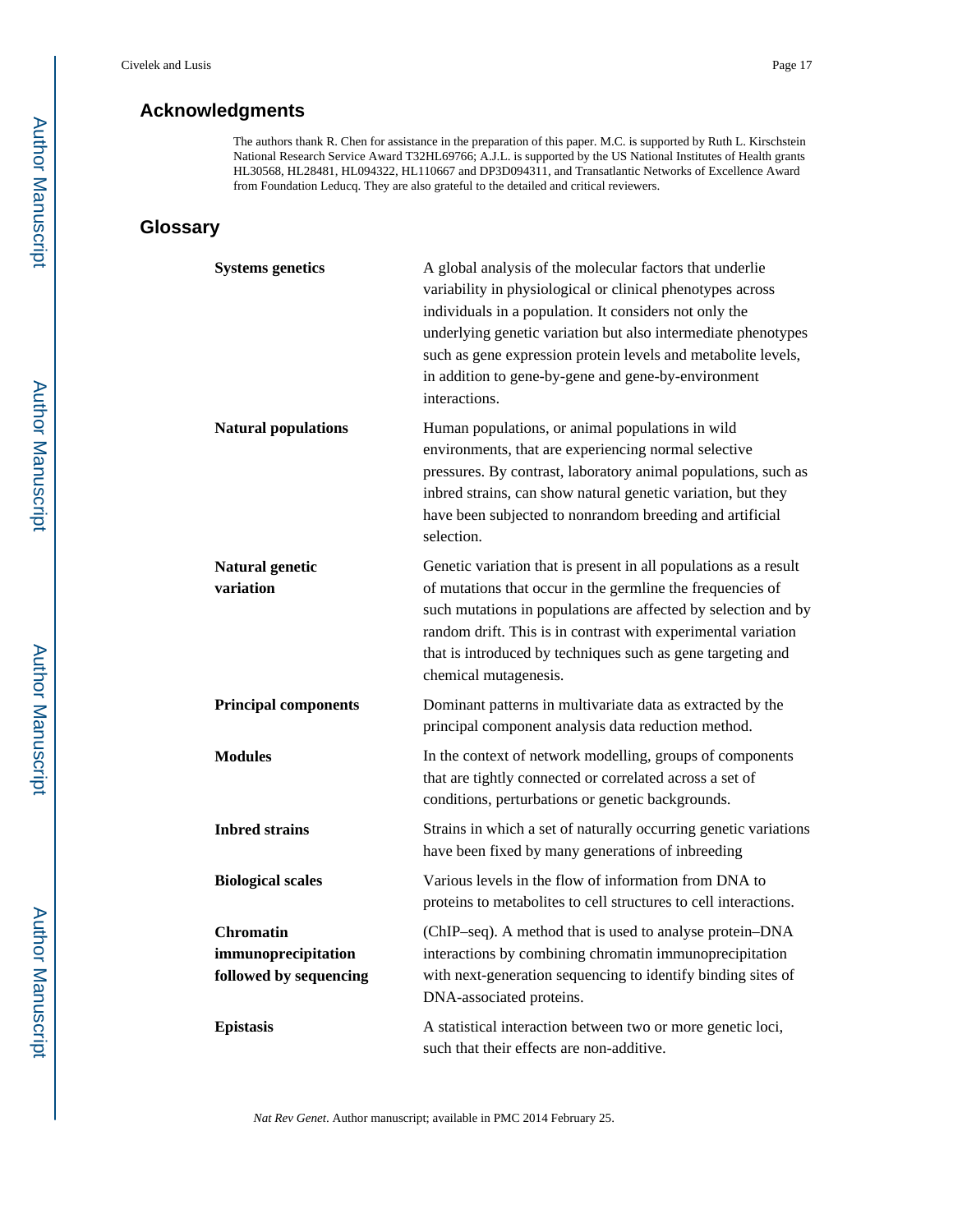| <b>Missing heritability</b>          | The phenomenon whereby the fraction of the heritability of a<br>trait that is explained by a genome-wide association study is<br>modest.                                                                                                                                  |
|--------------------------------------|---------------------------------------------------------------------------------------------------------------------------------------------------------------------------------------------------------------------------------------------------------------------------|
| <b>Haplotypes</b>                    | Combinations of alleles at genetic loci that are inherited<br>together.                                                                                                                                                                                                   |
| <b>Recombinant inbred</b><br>strains | A set of inbred strains that is generally produced by crossing<br>two parental inbred strains and then inbreeding random<br>intercross progeny; they provide a permanent resource for<br>examining the segregation of traits that differ between the<br>parental strains. |
| <b>Congenic strains</b>              | Strains in which a small region of the genome from one strain<br>has been placed, by repeated crossing, onto the genetic<br>background of a second strain.                                                                                                                |
| Linkage disequilibrium<br>blocks     | Regions of high correlation across genetic markers, which<br>results from their linkage in cis on a chromosome and thus<br>infrequent recombination during meiosis. LD blocks are often<br>demarcated by recombination hot spots.                                         |
| <b>CEPH</b> cell lines               | A large set of lymphoblastoid cell lines from European<br>pedigrees that serves as a reference collection for studies of<br>allele frequencies, linkage mapping and the genetics of gene<br>expression.                                                                   |

# **References**

- 1. Musunuru K, et al. From noncoding variant to phenotype via *SORT1* at the 1p13 cholesterol locus. Nature. 2010; 466:714–719. [PubMed: 20686566]
- 2. Ayroles JF, et al. Systems genetics of complex traits in *Drosophila melanogaster*. Nature Genet. 2009; 41:299–307. [PubMed: 19234471]
- 3. Falconer, DS.; Mackay, TFC. Introduction to Quantitative Genetics. 4. Longman; 1996.
- 4. Huang W, et al. Epistasis dominates the genetic architecture of *Drosophila* quantitative traits. Proc Natl Acad Sci USA. 2012; 109:15553–15559. [PubMed: 22949659]
- 5. Lynch, M.; Walsh, JB. Genetics and Analysis of Quantitative Traits. Sinauer Associates; 1998.
- 6. Wu C, et al. Genome-wide association analyses of esophageal squamous cell carcinoma in Chinese identify multiple susceptibility loci and gene–environment interactions. Nature Genet. 2012; 44:1090–1097. [PubMed: 22960999]
- 7. Burns, J. Towards a Theoretical Biology. Waddington, CH., editor. Vol. 3. Edinburgh Univ. Press; 1970. p. 47-51.
- 8. Waddington, CH. The Strategy of the Genes. Allen & Unwin; 1957. p. 262
- 9. Passador-Gurgel G, Hsieh WP, Hunt P, Deighton N, Gibson G. Quantitative trait transcripts for nicotine resistance in *Drosophila melanogaster*. Nature Genet. 2007; 39:264–268. [PubMed: 17237783]
- 10. Petretto E, et al. Integrated genomic approaches implicate osteoglycin (*Ogn*) in the regulation of left ventricular mass. Nature Genet. 2008; 40:546–552. [PubMed: 18443592]
- 11. Aitman TJ, et al. Identification of *Cd36* (*Fat*) as an insulin-resistance gene causing defective fatty acid and glucose metabolism in hypertensive rats. Nature Genet. 1999; 21:76–83. [PubMed: 9916795]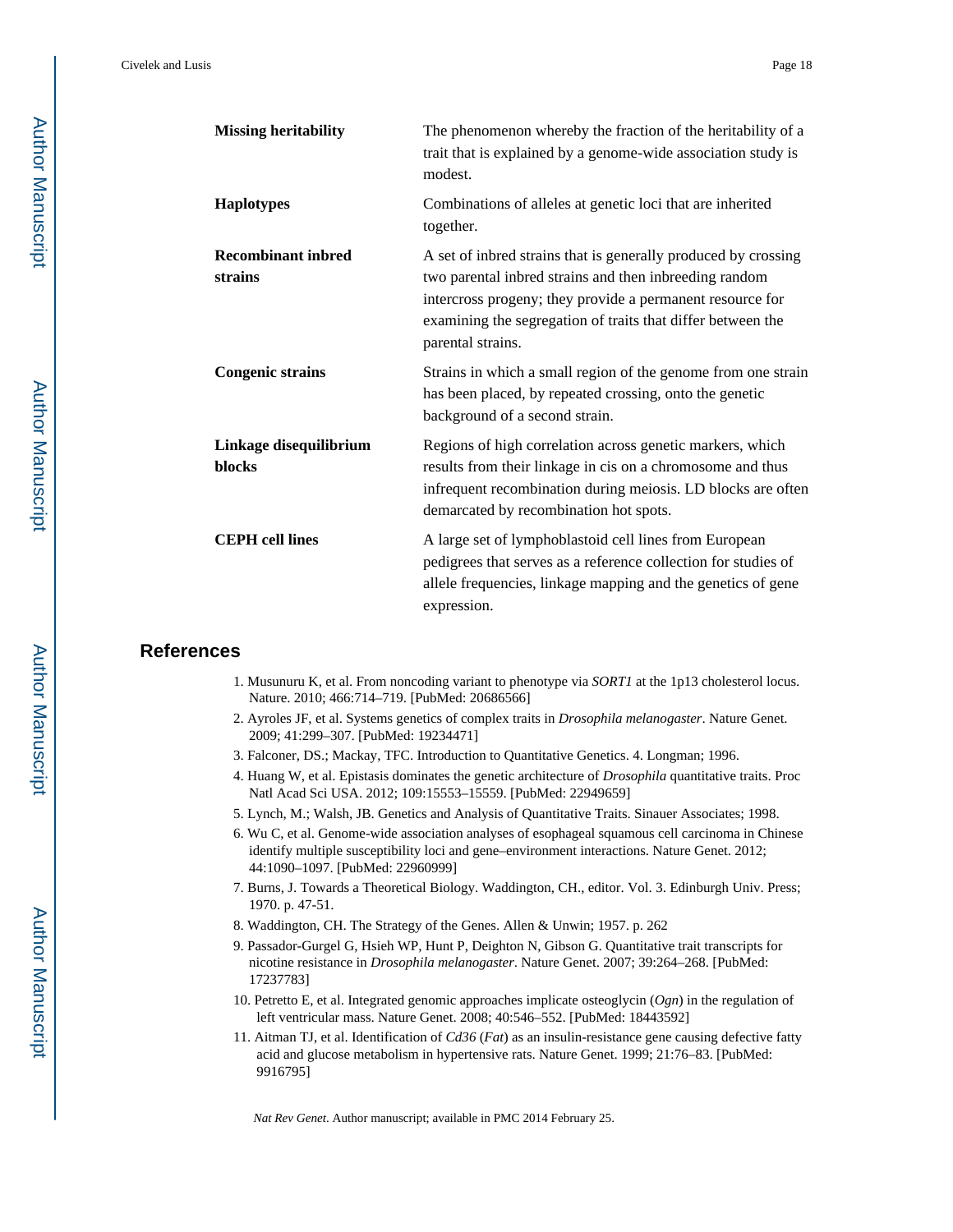- 12. Schadt EE, et al. An integrative genomics approach to infer causal associations between gene expression and disease. Nature Genet. 2005; 37:710–717. [PubMed: 15965475]
- 13. Ehrenreich IM, et al. Genetic architecture of highly complex chemical resistance traits across four yeast strains. PLoS Genet. 2012; 8:e1002570. [PubMed: 22438822]
- 14. Brem RB, Yvert G, Clinton R, Kruglyak L. Genetic dissection of transcriptional regulation in budding yeast. Science. 2002; 296:752–755. This is the first study to carry out a linkage analysis of global gene expression in a cross between a laboratory strain and wild strain of *S. cerevisiae*, which shows widespread *cis* and *trans*regulation of gene expression. [PubMed: 11923494]
- 15. Brem RB, Kruglyak L. The landscape of genetic complexity across 5,700 gene expression traits in yeast. Proc Natl Acad Sci USA. 2005; 102:1572–1577. [PubMed: 15659551]
- 16. Bennett BJ, et al. A high-resolution association mapping panel for the dissection of complex traits in mice. Genome Res. 2010; 20:281–290. [PubMed: 20054062]
- 17. Lappalainen T, et al. Transcriptome and genome sequencing uncovers functional variation in humans. Nature. 2013; 501:506–511. [PubMed: 24037378]
- 18. van Nas A, et al. Expression quantitative trait loci: replication, tissue- and sex-specificity in mice. Genetics. 2010; 185:1059–1068. [PubMed: 20439777]
- 19. Breitling R, et al. Genetical genomics: spotlight on QTL hotspots. PLoS Genet. 2008; 4:e1000232. [PubMed: 18949031]
- 20. Orozco LD, et al. Unraveling inflammatory responses using systems genetics and gene– environment interactions in macrophages. Cell. 2012; 151:658–670. [PubMed: 23101632]
- 21. Romanoski CE, et al. Systems genetics analysis of gene-by-environment interactions in human cells. Am J Hum Genet. 2010; 86:399–410. [PubMed: 20170901]
- 22. Schaub MA, Boyle AP, Kundaje A, Batzoglou S, Snyder M. Linking disease associations with regulatory information in the human genome. Genome Res. 2012; 22:1748–1759. This study investigates the overlap between the disease-associated SNPs that were identified in GWASs and multiple types of ENCODE data; it shows that up to 80% of the disease-associated variants lie in functional regions of the genome. [PubMed: 22955986]
- 23. Civelek M, et al. Genetic regulation of human adipose microRNA expression and its consequences for metabolic traits. Hum Mol Genet. 2013; 22:3023–3037. [PubMed: 23562819]
- 24. Kumar V, et al. Human disease-associated genetic variation impacts large intergenic non-coding RNA expression. PLoS Genet. 2013; 9:e1003201. [PubMed: 23341781]
- 25. Ghazalpour A, et al. Comparative analysis of proteome and transcriptome variation in mouse. PLoS Genet. 2011; 7:e1001393. [PubMed: 21695224]
- 26. Marioni JC, Mason CE, Mane SM, Stephens M, Gilad Y. RNA-seq: an assessment of technical reproducibility and comparison with gene expression arrays. Genome Res. 2008; 18:1509–1517. [PubMed: 18550803]
- 27. Babak T, et al. Genetic validation of whole-transcriptome sequencing for mapping expression affected by *cis*-regulatory variation. BMC Genomics. 2010; 11:473. [PubMed: 20707912]
- 28. Almlof JC, et al. Powerful identification of *cis*-regulatory SNPs in human primary monocytes using allele-specific gene expression. PLoS ONE. 2012; 7:e52260. [PubMed: 23300628]
- 29. Lagarrigue S, et al. Analysis of allele specific expression in mouse liver by RNA-seq: a comparison with *cis*-eQTL identified using genetic linkage. Genetics. 2013; 195:1157–1166. [PubMed: 24026101]
- 30. Degner JF, et al. DNase I sensitivity QTLs are a major determinant of human expression variation. Nature. 2012; 482:390–394. [PubMed: 22307276]
- 31. Bell JT, et al. DNA methylation patterns associate with genetic and gene expression variation in HapMap cell lines. Genome Biol. 2011; 12:R10. [PubMed: 21251332]
- 32. Gaffney DJ, et al. Dissecting the regulatory architecture of gene expression QTLs. Genome Biol. 2012; 13:R7. This study combines eQTL results from LCLs and regulatory information from the ENCODE project to annotate the putative function of variants that affect gene expression. [PubMed: 22293038]
- 33. Neph S, et al. Circuitry and dynamics of human transcription factor regulatory networks. Cell. 2012; 150:1274–1286. [PubMed: 22959076]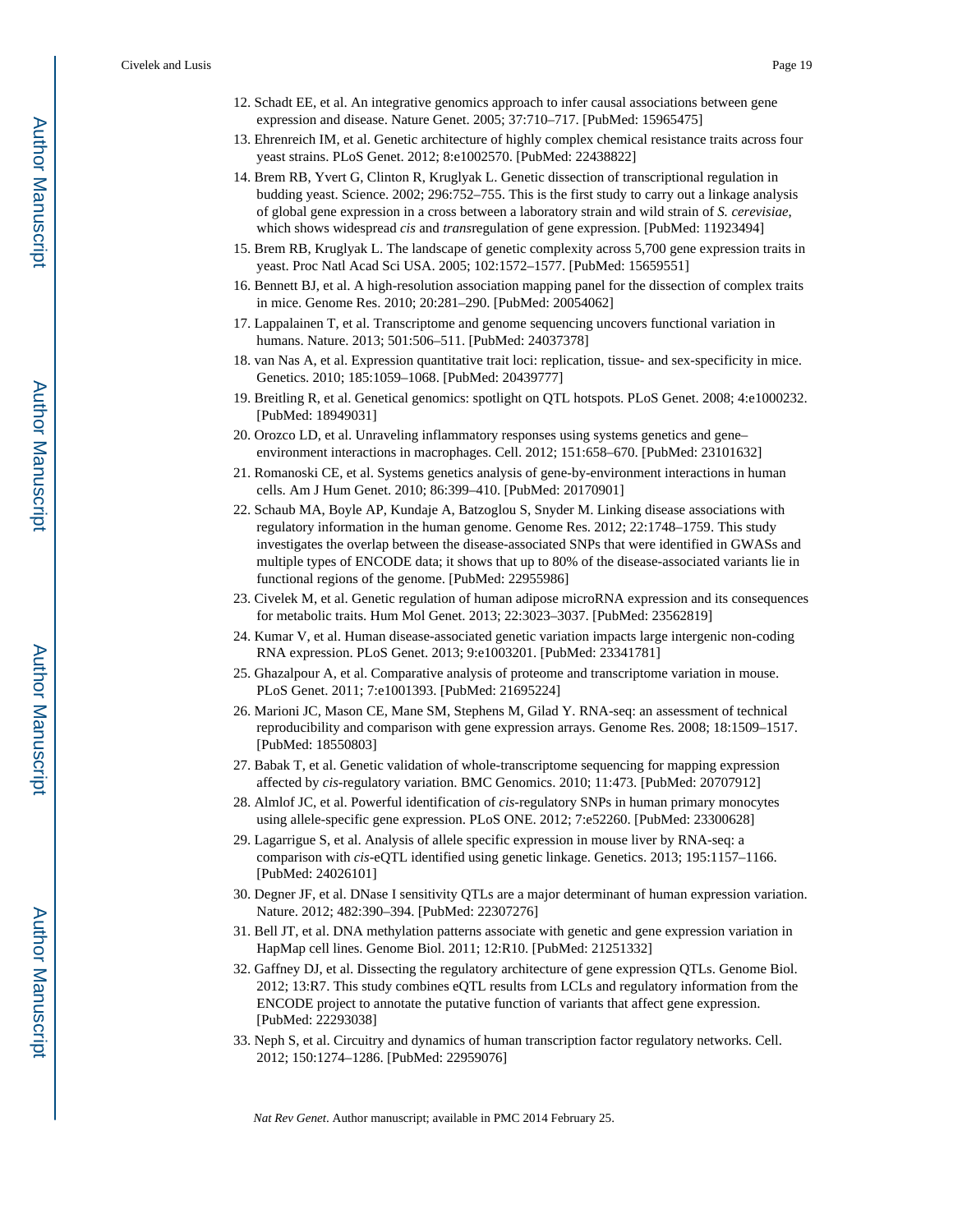- 34. Heinz, S., et al. Effect of natural genetic variation on enhancer selection and function; Nature. 2013. p. 12615<http://dx.doi.org/10.1038/nature>This study compares the binding of lineagedetermining and specific transcription factors in primary macrophages of two different strains of mice.
- 35. Kasowski M, et al. Extensive variation in chromatin states across humans. Science. 2013; 342:750–752. [PubMed: 24136358]
- 36. Kilpinen H, et al. Coordinated effects of sequence variation on DNA binding, chromatin structure, and transcription. Science. 2013; 342:744–747. [PubMed: 24136355]
- 37. McVicker G, et al. Identification of genetic variants that affect histone modifications in human cells. Science. 2013; 342:747–749. [PubMed: 24136359]
- 38. Foss EJ, et al. Genetic basis of proteome variation in yeast. Nature Genet. 2007; 39:1369–1375. [PubMed: 17952072]
- 39. Holdt LM, et al. Quantitative trait loci mapping of the mouse plasma proteome (pQTL). Genetics. 2013; 193:601–608. [PubMed: 23172855]
- 40. Lourdusamy A, et al. Identification of *cis*-regulatory variation influencing protein abundance levels in human plasma. Hum Mol Genet. 2012; 21:3719–3726. [PubMed: 22595970]
- 41. Melzer D, et al. A genome-wide association study identifies protein quantitative trait loci (pQTLs). PLoS Genet. 2008; 4:e1000072. [PubMed: 18464913]
- 42. Wu L, et al. Variation and genetic control of protein abundance in humans. Nature. 2013; 499:79– 82. [PubMed: 23676674]
- 43. Krishna RG, Wold F. Post-translational modification of proteins. Adv Enzymol Relat Areas Mol Biol. 1993; 67:265–298. [PubMed: 8322616]
- 44. Patti GJ, Yanes O, Siuzdak G. Innovation: Metabolomics: the apogee of the omics trilogy. Nature Rev Mol Cell Biol. 2012; 13:263–269. [PubMed: 22436749]
- 45. Liu S, et al. A diurnal serum lipid integrates hepatic lipogenesis and peripheral fatty acid use. Nature. 2013; 502:550–554. [PubMed: 24153306]
- 46. Gieger C, et al. Genetics meets metabolomics: a genome-wide association study of metabolite profiles in human serum. PLoS Genet. 2008; 4:e1000282. [PubMed: 19043545]
- 47. Kettunen J, et al. Genome-wide association study identifies multiple loci influencing human serum metabolite levels. Nature Genet. 2012; 44:269–276. [PubMed: 22286219]
- 48. Suhre K, et al. Human metabolic individuality in biomedical and pharmaceutical research. Nature. 2011; 477:54–60. This study profiles >250 metabolites that represent >60 biochemical pathways in ~3,000 people. It shows that many GWAS loci are associated with serum metabolite levels and that the effect sizes for metabolites are much larger than those for clinical traits. [PubMed: 21886157]
- 49. Flint J, Mackay TF. Genetic architecture of quantitative traits in mice, flies, and humans. Genome Res. 2009; 19:723–733. [PubMed: 19411597]
- 50. Jarvis JP, Cheverud JM. Mapping the epistatic network underlying murine reproductive fatpad variation. Genetics. 2011; 187:597–610. [PubMed: 21115969]
- 51. Shao H, et al. Genetic architecture of complex traits: large phenotypic effects and pervasive epistasis. Proc Natl Acad Sci USA. 2008; 105:19910–19914. [PubMed: 19066216]
- 52. Naya FJ, et al. Mitochondrial deficiency and cardiac sudden death in mice lacking the MEF2A transcription factor. Nature Med. 2002; 8:1303–1309. [PubMed: 12379849]
- 53. Weiss JN, et al. "Good enough solutions" and the genetics of complex diseases. Circ Res. 2012; 111:493–504. [PubMed: 22859671]
- 54. Zuk O, Hechter E, Sunyaev SR, Lander ES. The mystery of missing heritability: genetic interactions create phantom heritability. Proc Natl Acad Sci USA. 2012; 109:1193–1198. This paper discusses that the estimates of missing heritability may be misleading owing to the assumptions of no epistasis when calculating heritability from population data. [PubMed: 22223662]
- 55. Prabhu S, Pe'er I. Ultrafast genome-wide scan for SNP–SNP interactions in common complex disease. Genome Res. 2012; 22:2230–2240. [PubMed: 22767386]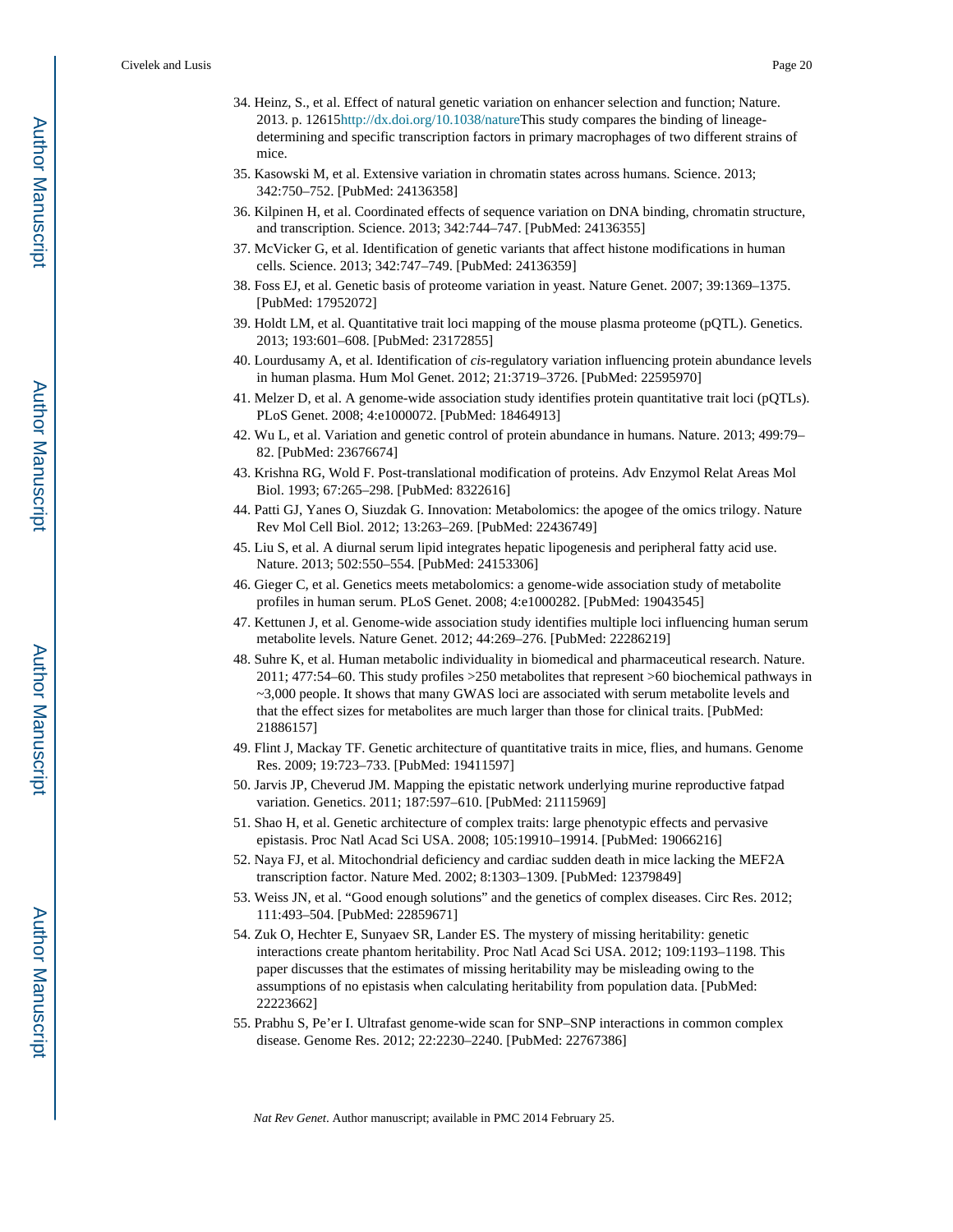- 56. Hill WG, Goddard ME, Visscher PM. Data and theory point to mainly additive genetic variance for complex traits. PLoS Genet. 2008; 4:e1000008. [PubMed: 18454194]
- 57. Bloom JS, Ehrenreich IM, Loo WT, Lite TL, Kruglyak L. Finding the sources of missing heritability in a yeast cross. Nature. 2013; 494:234–237. This paper uses a cross in yeast to identify the additive and epistatic contributions to heritability of 46 different traits and shows that contribution of gene–gene interactions varies among traits, from near zero to  $\sim$  50%. [PubMed: 23376951]
- 58. Parks BW, et al. Genetic control of obesity and gut microbiota composition in response to high-fat, high-sucrose diet in mice. Cell Metab. 2013; 17:141-152. This study uses the Hybrid Mouse Diversity Panel to identify the genetic loci that regulate body fat gain and gut microbiota composition in response to a high fat diet. It shows that the estimated heritability of body fat changes can be as high as 85%. [PubMed: 23312289]
- 59. Smith EN, Kruglyak L. Gene–environment interaction in yeast gene expression. PLoS Biol. 2008; 6:e83. [PubMed: 18416601]
- 60. Smirnov DA, Morley M, Shin E, Spielman RS, Cheung VG. Genetic analysis of radiation-induced changes in human gene expression. Nature. 2009; 459:587–591. [PubMed: 19349959]
- 61. Fu J, et al. System-wide molecular evidence for phenotypic buffering in *Arabidopsis*. Nature Genet. 2009; 41:166–167. [PubMed: 19169256]
- 62. Zhu J, et al. Integrating large-scale functional genomic data to dissect the complexity of yeast regulatory networks. Nature Genet. 2008; 40:854–861. [PubMed: 18552845]
- 63. Pearl, J. Causality. Cambridge Univ. Press; 2009.
- 64. Schwartz SM, Schwartz HT, Horvath S, Schadt E, Lee SI. A systematic approach to multifactorial cardiovascular disease: causal analysis. Arterioscler Thromb Vasc Biol. 2013; 32:2821–2835. [PubMed: 23087359]
- 65. Shipley, B. Cause and Correlation in Biology: A User's Guide to Path Analysis, Structural Equations, and Causal Inference. Cambridge Univ. Press; 2002.
- 66. Marbach D, et al. Wisdom of crowds for robust gene network inference. Nature Methods. 2012; 9:796–804. This study compares >30 methods that aim to reconstruct regulatory networks from high-throughput data and concludes that a consensus network that is constructed by integrating the predictions of different methods has the best performance to infer regulatory interactions. [PubMed: 22796662]
- 67. Huan T, et al. A systems biology framework identifies molecular underpinnings of coronary heart disease. Arterioscler Thromb Vasc Biol. 2013
- 68. Zhang B, et al. Integrated systems approach identifies genetic nodes and networks in late-onset Alzheimer's disease. Cell. 2013; 153:707–720. [PubMed: 23622250]
- 69. Heinig M, et al. A *trans*-acting locus regulates an antiviral expression network and type 1 diabetes risk. Nature. 2010; 467:460–464. [PubMed: 20827270]
- 70. Hageman RS, Leduc MS, Korstanje R, Paigen B, Churchill GA. A Bayesian framework for inference of the genotype–phenotype map for segregating populations. Genetics. 2011; 187:1163– 1170. [PubMed: 21242536]
- 71. Neto EC, et al. Modeling causality for pairs of phenotypes in system genetics. Genetics. 2013; 193:1003–1013. [PubMed: 23288936]
- 72. Blair RH, Kliebenstein DJ, Churchill GA. What can causal networks tell us about metabolic pathways? PLoS Comput Biol. 2012; 8:e1002458. [PubMed: 22496633]
- 73. Li Y, Tesson BM, Churchill GA, Jansen RC. Critical reasoning on causal inference in genomewide linkage and association studies. Trends Genet. 2010; 26:493–498. [PubMed: 20951462]
- 74. Chaibub Neto E, Ferrara CT, Attie AD, Yandell BS. Inferring causal phenotype networks from segregating populations. Genetics. 2008; 179:1089–1100. [PubMed: 18505877]
- 75. Li R, et al. Structural model analysis of multiple quantitative traits. PLoS Genet. 2006; 2:e114. [PubMed: 16848643]
- 76. Ward LD, Kellis M. HaploReg: a resource for exploring chromatin states, conservation, and regulatory motif alterations within sets of genetically linked variants. Nucleic Acids Res. 2012; 40:D930–D934. [PubMed: 22064851]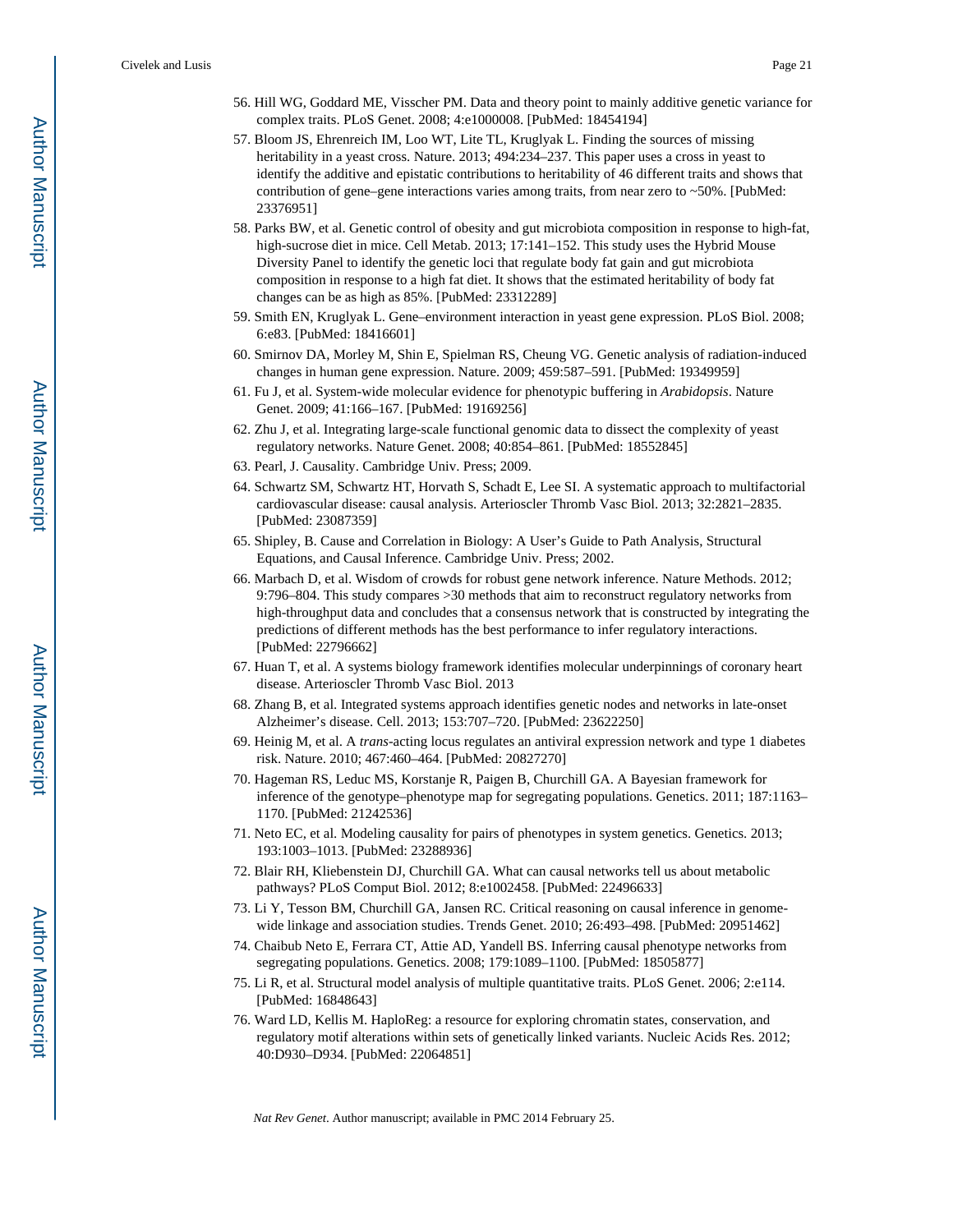- 77. Boyle AP, et al. Annotation of functional variation in personal genomes using RegulomeDB. Genome Res. 2012; 22:1790–1797. [PubMed: 22955989]
- 78. Lehner B. Genotype to phenotype: lessons from model organisms for human genetics. Nature Rev Genet. 2013; 14:168–178. [PubMed: 23358379]
- 79. Costanzo M, et al. The genetic landscape of a cell. Science. 2010; 327:425–431. [PubMed: 20093466]
- 80. Dixon SJ, Costanzo M, Baryshnikova A, Andrews B, Boone C. Systematic mapping of genetic interaction networks. Annu Rev Genet. 2009; 43:601–625. [PubMed: 19712041]
- 81. Choy E, et al. Genetic analysis of human traits *in vitro*: drug response and gene expression in lymphoblastoid cell lines. PLoS Genet. 2008; 4:e1000287. [PubMed: 19043577]
- 82. Small KS, et al. Identification of an imprinted master *trans* regulator at the *KLF14* locus related to multiple metabolic phenotypes. Nature Genet. 2011; 43:561–564. This study identifies *KLF14* as the causal gene in a GWAS locus that is associated with both diabetes and lipoprotein levels and dissects its role as a master regulator of gene expression in human fat tissues. [PubMed: 21572415]
- 83. Sreekumar A, et al. Metabolomic profiles delineate potential role for sarcosine in prostate cancer progression. Nature. 2009; 457:910–914. [PubMed: 19212411]
- 84. Wang Z, et al. Gut flora metabolism of phosphatidylcholine promotes cardiovascular disease. Nature. 2011; 472:57–63. Using an unbiased metabolomics approach this study reports the identification of a serum metabolite that is derived from dietary choline produced by the gut microbiota as a novel risk factor for cardiovascular disease. [PubMed: 21475195]
- 85. Wang TJ, et al. Metabolite profiles and the risk of developing diabetes. Nature Med. 2011; 17:448– 453. [PubMed: 21423183]
- 86. Craciun S, Balskus EP. Microbial conversion of choline to trimethylamine requires a glycyl radical enzyme. Proc Natl Acad Sci USA. 2012; 109:21307–21312. [PubMed: 23151509]
- 87. Koeth RA, et al. Intestinal microbiota metabolism of L-carnitine, a nutrient in red meat, promotes atherosclerosis. Nature Med. 2013; 19:576–585. [PubMed: 23563705]
- 88. Qin J, et al. A metagenome-wide association study of gut microbiota in type 2 diabetes. Nature. 2012; 490:55–60. [PubMed: 23023125]
- 89. Lozupone CA, Stombaugh JI, Gordon JI, Jansson JK, Knight R. Diversity, stability and resilience of the human gut microbiota. Nature. 2012; 489:220–230. [PubMed: 22972295]
- 90. Perou CM, et al. Molecular portraits of human breast tumours. Nature. 2000; 406:747–752. [PubMed: 10963602]
- 91. Kandoth C, et al. Integrated genomic characterization of endometrial carcinoma. Nature. 2013; 497:67–73. [PubMed: 23636398]
- 92. Quigley D, Balmain A. Systems genetics analysis of cancer susceptibility: from mouse models to humans. Nature Rev Genet. 2009; 10:651–657. [PubMed: 19636343]
- 93. Fendler B, Atwal G. Systematic deciphering of cancer genome networks. Yale J Biol Med. 2012; 85:339–345. [PubMed: 23012582]
- 94. Wang SS, et al. Identification of pathways for atherosclerosis in mice: integration of quantitative trait locus analysis and global gene expression data. Circ Res. 2007; 101:e11–e30. [PubMed: 17641228]
- 95. Yang X, et al. Identification and validation of genes affecting aortic lesions in mice. J Clin Invest. 2010; 120:2414–2422. [PubMed: 20577049]
- 96. Hubner N, et al. Integrated transcriptional profiling and linkage analysis for identification of genes underlying disease. Nature Genet. 2005; 37:243–253. [PubMed: 15711544]
- 97. McDermott-Roe C, et al. Endonuclease G is a novel determinant of cardiac hypertrophy and mitochondrial function. Nature. 2011; 478:114–118. References 10 and 97 use various systems genetics approaches to identify both endonuclease G and osteoglycin as causal genes in loci that underlie left ventricular heart mass in rats. [PubMed: 21979051]
- 98. Hodgin JB, et al. Identification of cross-species shared transcriptional networks of diabetic nephropathy in human and mouse glomeruli. Diabetes. 2012; 62:299–308. This study shows the conservation of glomerular gene expression networks of humans and of different mouse models of diabetic nephropathy. [PubMed: 23139354]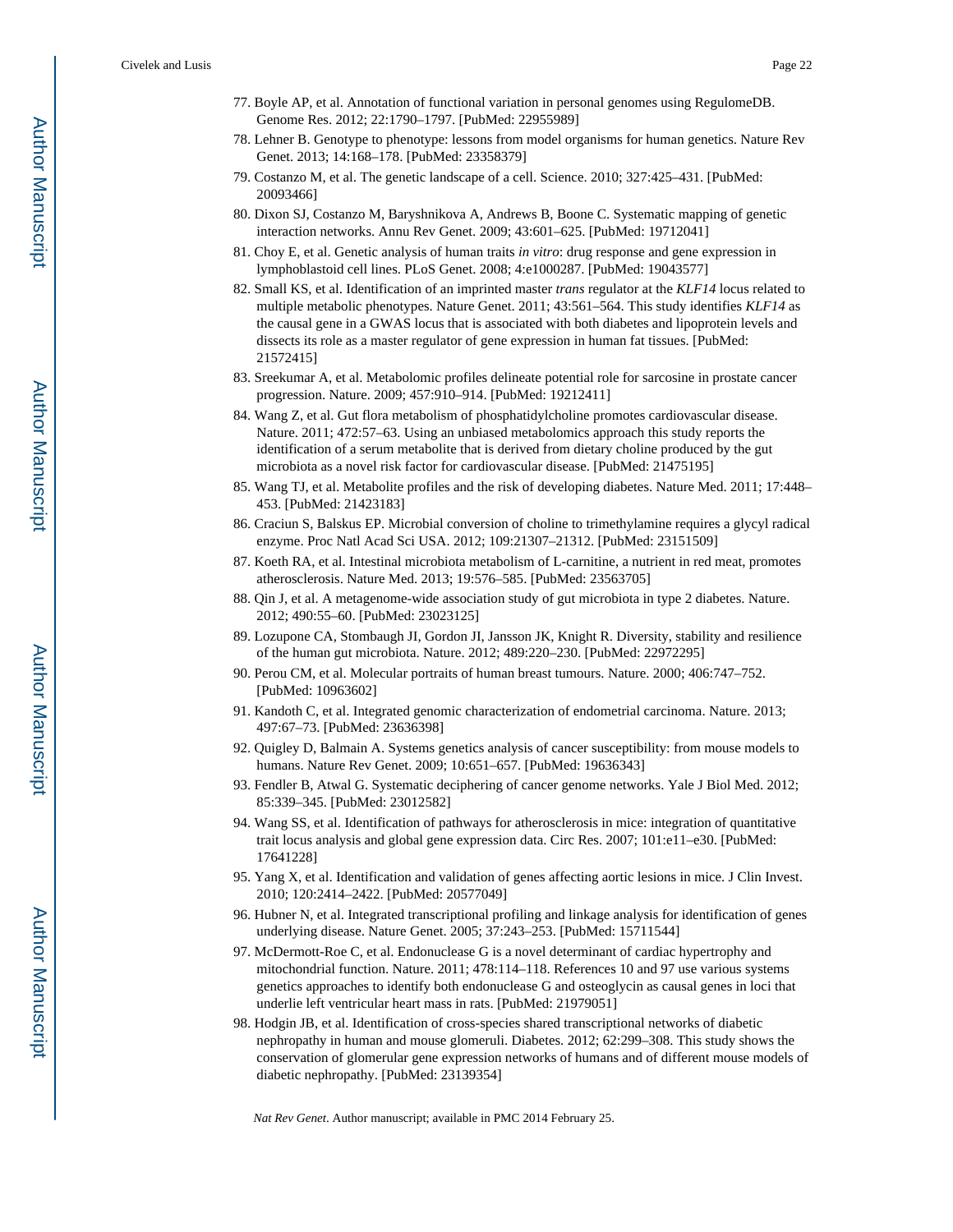- 99. Keller MP, Attie AD. Physiological insights gained from gene expression analysis in obesity and diabetes. Annu Rev Nutr. 2010; 30:341–364. [PubMed: 20415584]
- 100. Wang S, et al. Genetic and genomic analysis of a fat mass trait with complex inheritance reveals marked sex specificity. PLoS Genet. 2006; 2:e15. [PubMed: 16462940]
- 101. Yang X, et al. Validation of candidate causal genes for obesity that affect shared metabolic pathways and networks. Nature Genet. 2009; 41:415–423. [PubMed: 19270708]
- 102. Calabrese G, et al. Systems genetic analysis of osteoblast-lineage cells. PLoS Genet. 2012; 8:e1003150. [PubMed: 23300464]
- 103. Farber CR, et al. Mouse genome-wide association and systems genetics identify *Asxl2* as a regulator of bone mineral density and osteoclastogenesis. PLoS Genet. 2011; 7:e1002038. [PubMed: 21490954]
- 104. Park CC, et al. Gene networks associated with conditional fear in mice identified using a systems genetics approach. BMC Syst Biol. 2011; 5:43. [PubMed: 21410935]
- 105. Langley SR, et al. Systems-level approaches reveal conservation of *trans*-regulated genes in the rat and genetic determinants of blood pressure in humans. Cardiovasc Res. 2013; 97:653–665. [PubMed: 23118132]
- 106. Davis RC, et al. Genome-wide association mapping of blood cell traits in mice. Mamm Genome. 2013; 24:105–118. [PubMed: 23417284]
- 107. Baud A, et al. Combined sequence-based and genetic mapping analysis of complex traits in outbred rats. Nature Genet. 2013; 45:767–775. [PubMed: 23708188]
- 108. van Nas A, et al. The systems genetics resource (SGR): a web application to mine global data for complex disease traits. Front Genet. 2013; 4:84. [PubMed: 23730305]
- 109. Schadt EE, Friend SH, Shaywitz DA. A network view of disease and compound screening. Nature Rev Drug Discov. 2009; 8:286–295. [PubMed: 19337271]
- 110. Erler JT, Linding R. Network medicine strikes a blow against breast cancer. Cell. 2012; 149:731– 733. [PubMed: 22579276]
- 111. Lee MJ, et al. Sequential application of anticancer drugs enhances cell death by rewiring apoptotic signaling networks. Cell. 2012; 149:780–794. [PubMed: 22579283]
- 112. Min JL, et al. The use of genome-wide eQTL associations in lymphoblastoid cell lines to identify novel genetic pathways involved in complex traits. PLoS ONE. 2011; 6:e22070. [PubMed: 21789213]
- 113. Medina MW, et al. *RHOA* is a modulator of the cholesterol-lowering effects of statin. PLoS Genet. 2012; 8:e1003058. [PubMed: 23166513]
- 114. Mangravite LM, et al. A statin-dependent QTL for *GATM* expression is associated with statininduced myopathy. Nature. 2013; 502:377–380. [PubMed: 23995691]
- 115. Houle D, Govindaraju DR, Omholt S. Phenomics: the next challenge. Nature Rev Genet. 2010; 11:855–866. [PubMed: 21085204]
- 116. GTEx Consortium. The Genotype-Tissue Expression (GTEx) project. Nature Genet. 2013; 45:580–585. [PubMed: 23715323]
- 117. Pai AA, et al. The contribution of RNA decay quantitative trait loci to inter-individual variation in steady-state gene expression levels. PLoS Genet. 2012; 8:e1003000. [PubMed: 23071454]
- 118. Arnold AP, Lusis AJ. Understanding the sexome: measuring and reporting sex differences in gene systems. Endocrinology. 2012; 153:2551–2555. [PubMed: 22434084]
- 119. van Nas A, et al. Elucidating the role of gonadal hormones in sexually dimorphic gene coexpression networks. Endocrinology. 2009; 150:1235–1249. [PubMed: 18974276]
- 120. Voight BF, et al. Twelve type 2 diabetes susceptibility loci identified through large-scale association analysis. Nature Genet. 2010; 42:579–589. [PubMed: 20581827]
- 121. Teslovich TM, et al. Biological, clinical and population relevance of 95 loci for blood lipids. Nature. 2010; 466:707–713. [PubMed: 20686565]
- 122. Civelek M, Lusis AJ. Conducting the metabolic syndrome orchestra. Nature Genet. 2011; 43:506–508. [PubMed: 21614088]
- 123. Schadt EE. Molecular networks as sensors and drivers of common human diseases. Nature. 2009; 461:218–223. [PubMed: 19741703]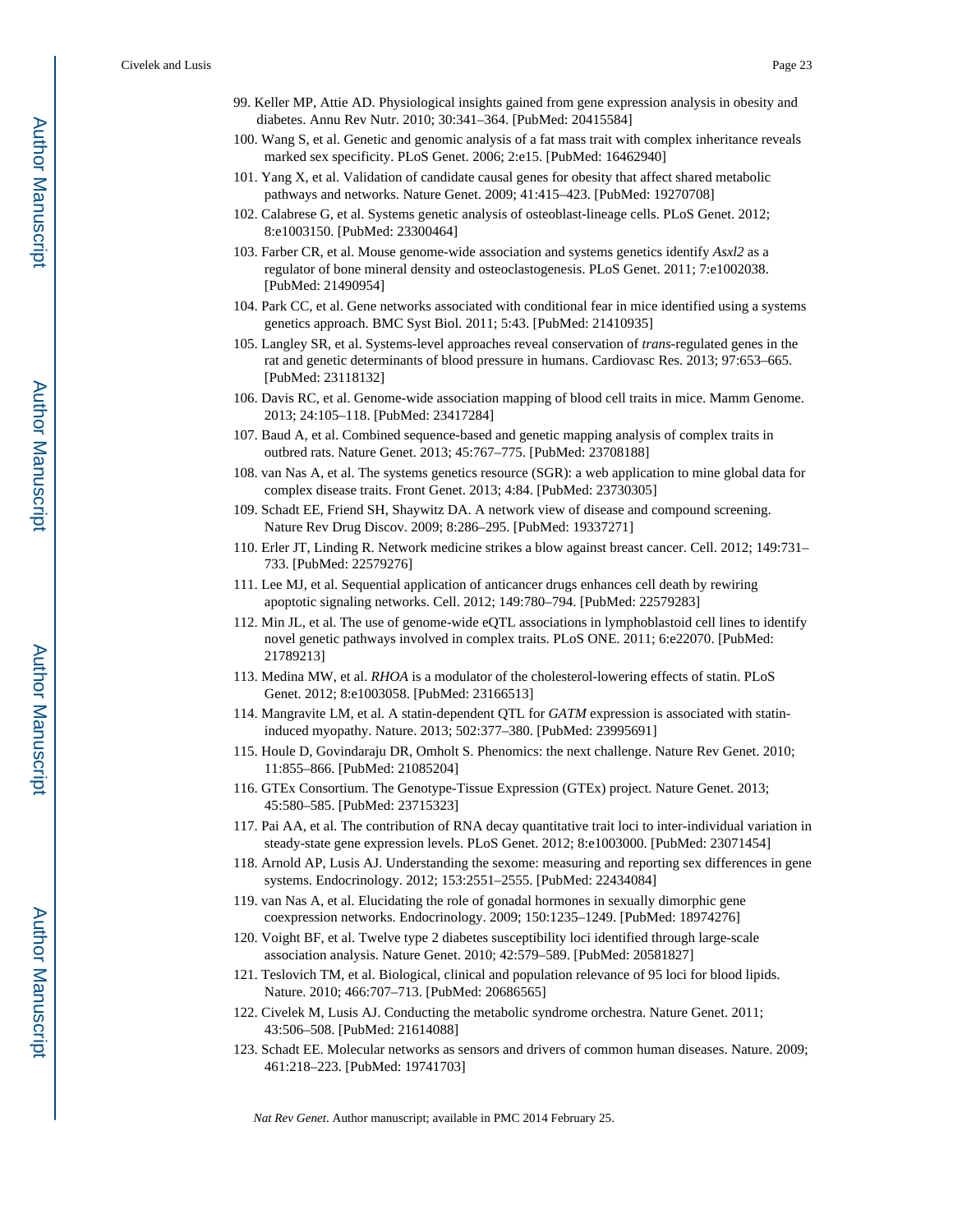- 124. Zhu J, et al. Stitching together multiple data dimensions reveals interacting metabolomic and transcriptomic networks that modulate cell regulation. PLoS Biol. 2012; 10:e1001301. [PubMed: 22509135]
- 125. Atwell S, et al. Genome-wide association study of 107 phenotypes in *Arabidopsis thaliana* inbred lines. Nature. 2010; 465:627–631. [PubMed: 20336072]
- 126. Gaertner BE, Parmenter MD, Rockman MV, Kruglyak L, Phillips PC. More than the sum of its parts: a complex epistatic network underlies natural variation in thermal preference behavior in *Caenorhabditis elegans*. Genetics. 2012; 192:1533–1542. [PubMed: 23086219]
- 127. Rockman MV, Skrovanek SS, Kruglyak L. Selection at linked sites shapes heritable phenotypic variation in *C. elegans*. Science. 2010; 330:372–376. [PubMed: 20947766]
- 128. Jumbo-Lucioni P, et al. Systems genetics analysis of body weight and energy metabolism traits in *Drosophila melanogaster*. BMC Genomics. 2010; 11:297. [PubMed: 20459830]
- 129. King EG, et al. Genetic dissection of a model complex trait using the *Drosophila* Synthetic Population Resource. Genome Res. 2012; 22:1558–1566. [PubMed: 22496517]
- 130. Philip VM, et al. Genetic analysis in the Collaborative Cross breeding population. Genome Res. 2011; 21:1223–1238. [PubMed: 21734011]
- 131. Churchill GA, Gatti DM, Munger SC, Svenson KL. The Diversity Outbred mouse population. Mamm Genome. 2012; 23:713–718. [PubMed: 22892839]
- 132. Aitman TJ, et al. Progress and prospects in rat genetics: a community view. Nature Genet. 2008; 40:516–522. [PubMed: 18443588]
- 133. Printz MP, Jirout M, Jaworski R, Alemayehu A, Kren V. Genetic models in applied physiology. HXB/BXH rat recombinant inbred strain platform: a newly enhanced tool for cardiovascular, behavioral, and developmental genetics and genomics. J Appl Physiol. 2003; 94:2510–2522. [PubMed: 12736193]
- 134. Simonis M, et al. Genetic basis of transcriptome differences between the founder strains of the rat HXB/BXH recombinant inbred panel. Genome Biol. 2012; 13:R31. [PubMed: 22541052]
- 135. Stancakova A, et al. Hyperglycemia and a common variant of *GCKR* are associated with the levels of eight amino acids in 9,369 Finnish men. Diabetes. 2012; 61:1895–1902. [PubMed: 22553379]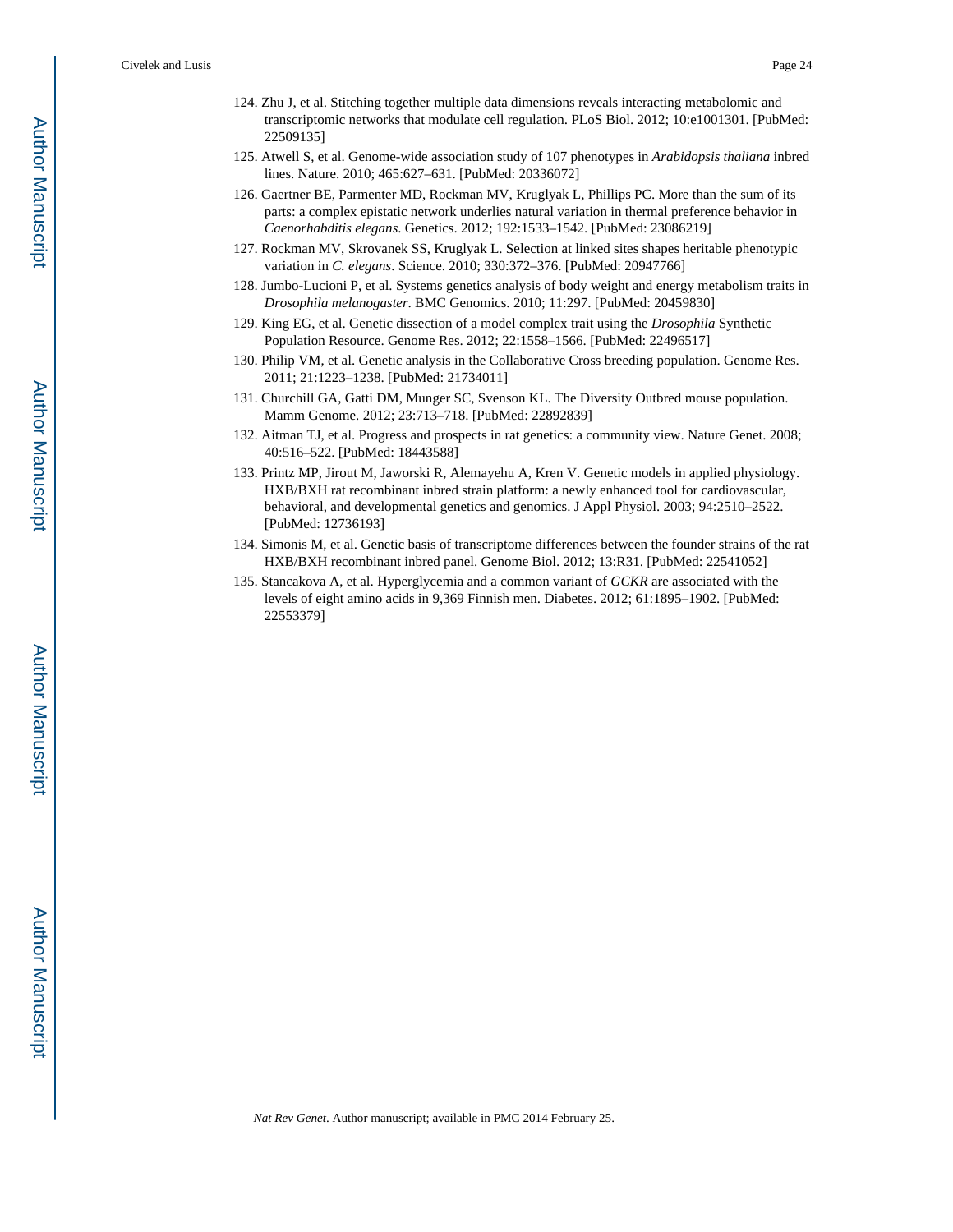



Environmental perturbations

#### **Figure 1. Systems genetics strategies**

The left panel shows various designs of systems genetics studies. **Aa** | In the simplest scenario, an intermediate phenotype, such as transcript levels, is quantitated in a population and integrated with a clinical trait on the basis of correlation and mapping. **Ab** | In the second scenario, multiple intermediate phenotypes are studied, which allows interactions across biological scales to be examined. **Ac** | In the third scenario, data across multiple scales are used to model a biological network. **B** | Interactions (shown as arrows) of molecular phenotypes across multiple biological scales — including genes (G), transcripts (T), proteins (P), metabolites (M) and microbiome — can be used to create a map on the basis of natural variation. **C** | Based on correlations of the traits that occur across individuals in a population, one can model a biological network. For example, based on natural variations of genes 1–4 (G1–4), a directional expression network can be modelled. Part **A** is modified, with permission, from REF. 123 © (2009) Macmillan Publishers Ltd. All rights reserved.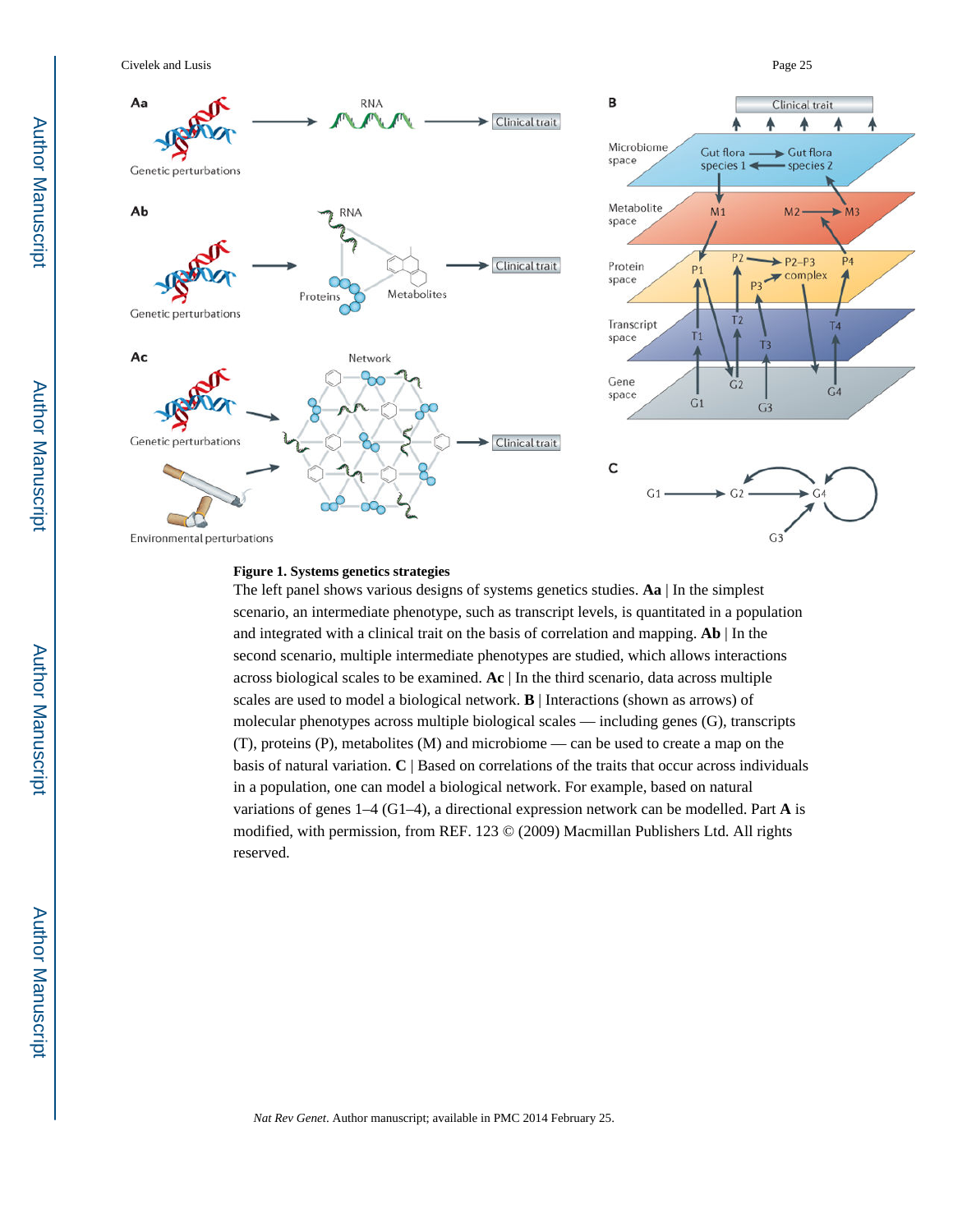

#### **Figure 2. Collection and analysis of systems genetics data**

An overview of the steps of a systems genetics study is shown. **a** | A population of individuals who differ in traits of interest is identified. The population could be either a group of unrelated individuals or a segregating population (that is, a family). These individuals are then examined for clinical traits of interest, and one or more intermediate phenotypes from tissues of interest are quantified using high-throughput technologies. Each intermediate phenotype is shown by different shades of the same colour in the graphs. **b** | The relationships between these traits can be analysed by examining pairwise correlations. A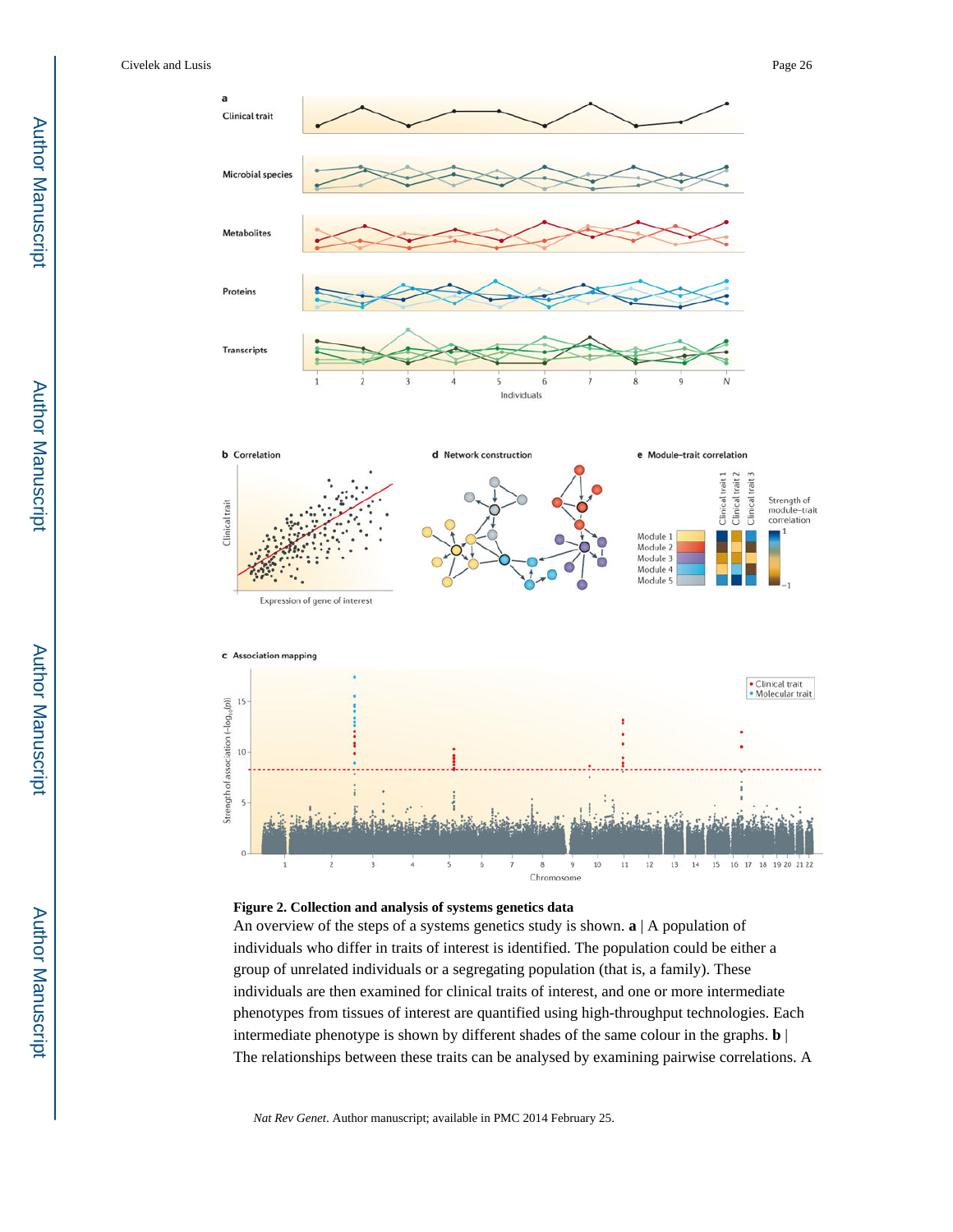correlation could result from causal, reactive or independent relationships. **c** | Loci that contribute to these traits can be mapped either by association or by linkage. In this example, single-nucleotide polymorphisms (SNPs) that are genotyped using a high-density genotyping microarray are tested for association with the traits using linear regression. The negative logarithm of the *p*-values for each SNP are plotted against the position of the SNP across the genome. Coincident mapping of multiple traits (the peak on the left) indicates the possibility of a causal relationship. The red dashed line represents the *p*-value threshold. **d** | Higher-order interactions among molecular phenotypes can be modelled using both statistical and network-based approaches. This example shows part of a genetic interaction network, in which highly correlated transcripts are clustered to form modules of coregulated genes. Relationships among genes can be either directional (arrows) or nondirectional (lines). Here, genes are grouped into modules that are denoted by different colours, and the outlined circles represent the hub genes, which have the most connections in their respective modules. **e** | The relationship between such modules and clinical traits can then be examined by correlating either the average gene expression levels or principal components in a module with the trait.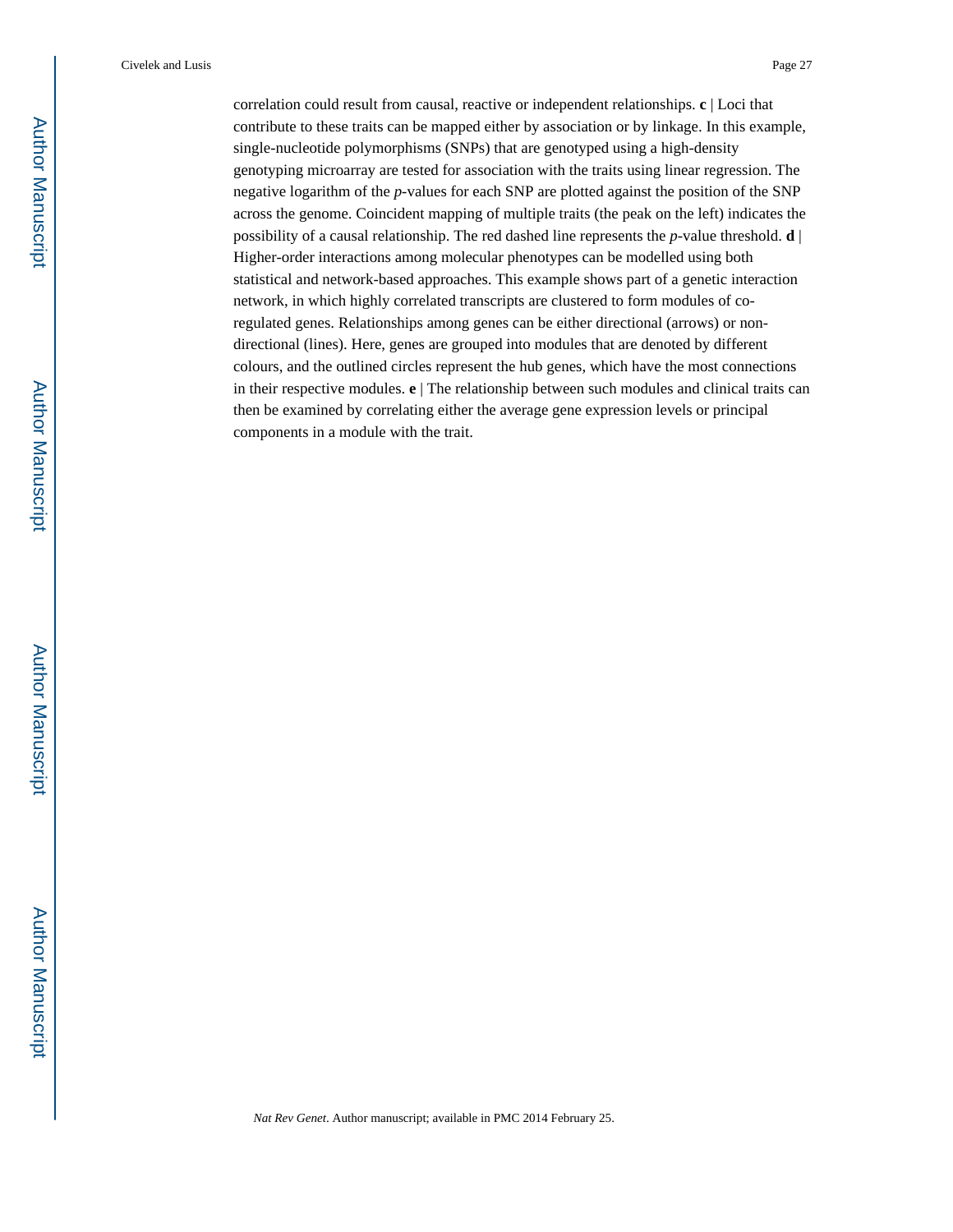**Author Manuscript** Author Manuscript



### **Figure 3. Genetics of gene expression and genetic interactions**

Common genetic variations that affect transcript levels can be examined globally using either gene expression arrays or high-throughput RNA sequencing (RNA-seq). **a** | *Cis* and *trans* effects of gene expression are shown. Genomic loci that regulate the expression of a gene in the same locus are termed *cis*-expression quantitative trait loci (*cis*-eQTLs), whereas loci that regulate the expression of genes that are distant (which are often on another chromosome) are termed *trans*-eQTLs. **b** | A global view of the genetic architecture of gene expression is shown. The *x* and *y* axes show the genomic location of the single-nucleotide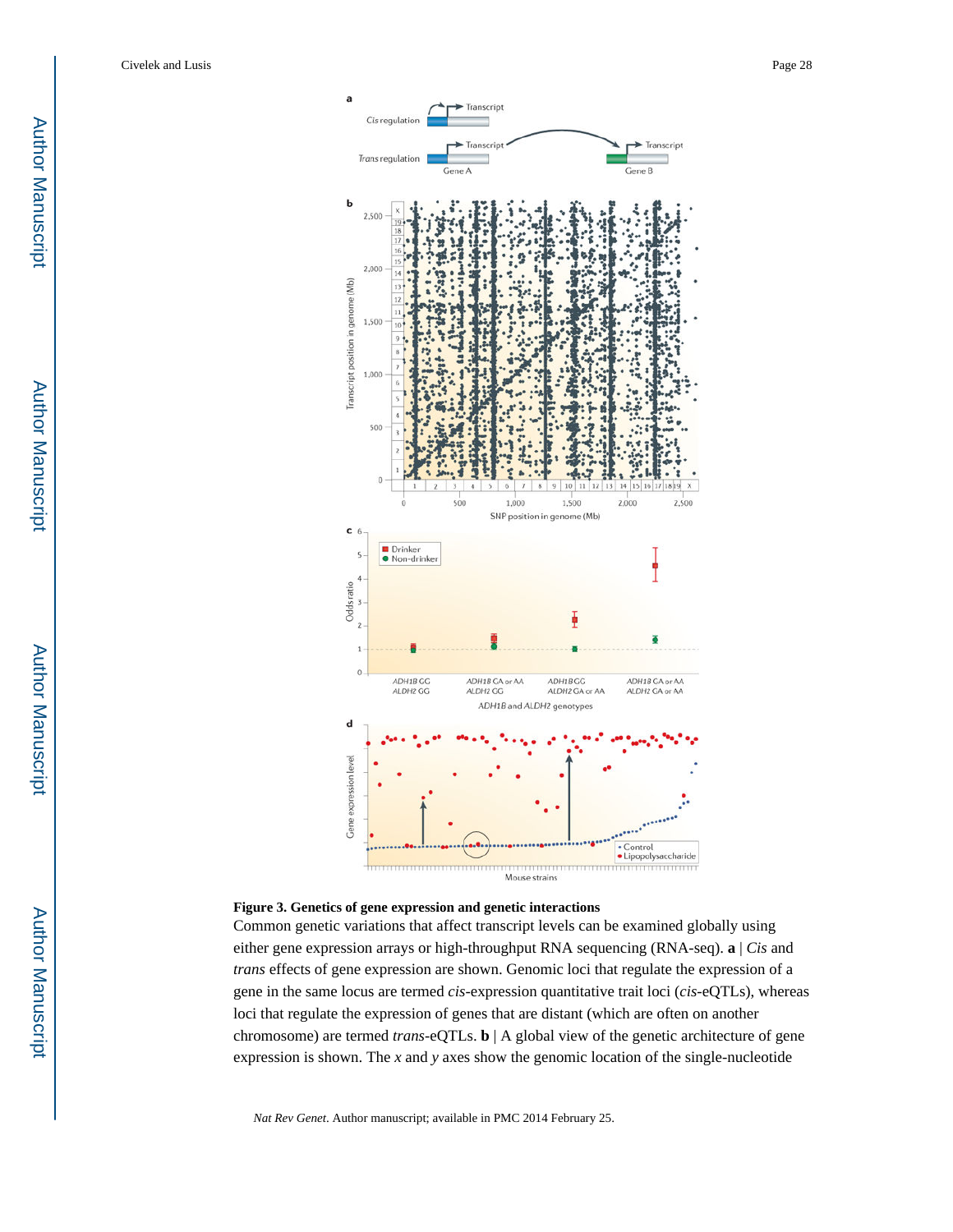polymorphism (SNP) variants and the transcripts, respectively. Each dot shows a significant association. In this example, dots along the diagonal represent *cis*-eQTLs, and the rest show *trans*-eQTLs. There are also several hot spots that regulate hundreds of genes in *trans*, which are shown by dots along the vertical lines. **c** | Gene-by-gene interaction in oesophageal squamous cell carcinoma is shown<sup>6</sup>. The effect size of each allele (A and G) of the *ADH1B* (alcohol dehydrogenase 1B (class I), β-polypeptide) and the *ALDH2* (aldehyde dehydrogenase 2 family (mitochondrial)) genes, as indicated by the odds ratio for the incidence of oesophageal cancer, is not additive and is also influenced by alcohol consumption. **d** | In one example of a gene-by-environment interaction, the expression of a gene is examined in macrophages from 100 strains of mice that are cultured in either the presence or the absence of bacterial endotoxin $^{20}$ . Mice with certain genetic backgrounds do not respond to the treatment (some examples of which are circled), whereas others respond to the treatment to different degrees (some examples of which are indicated by arrows). Part **a** is modified, with permission, from REF. 122 © (2011) Macmillan Publishers Ltd. All rights reserved. Part **b** is modified, with permission, from REF. 20 © (2012) Elsevier Science. Part **c** is modified, with permission, from REF. 6 © (2012) Macmillan Publishers Ltd. All rights reserved.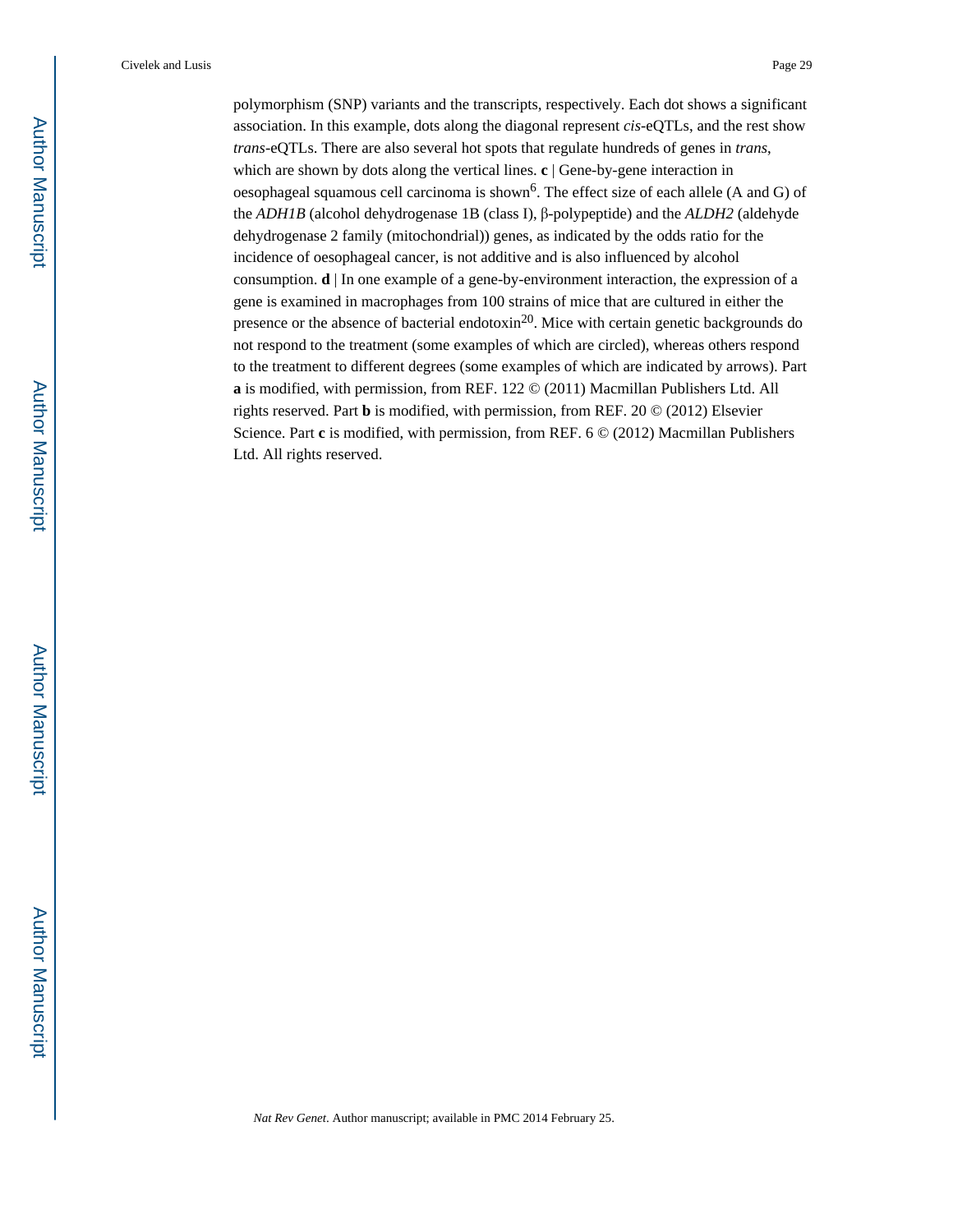

#### **Figure 4. Predicting causal genes in GWAS loci**

In this hypothetical example, the association of a clinical trait with multiple genomic loci is discovered through a genome-wide association study (GWAS; part **a**). The red line represents the *p*-value threshold. In order to understand the causal gene (or genes) in the chromosome 5 region, a detailed regional association plot is generated. Although the peak single-nucleotide polymorphism (SNP; shown in red) is in a linkage disequilibrium (LD) block with Gene 1, the neighbouring LD block contains Genes 2 and 3 in close proximity. The matrix below the association plot shows loci that are co-inherited without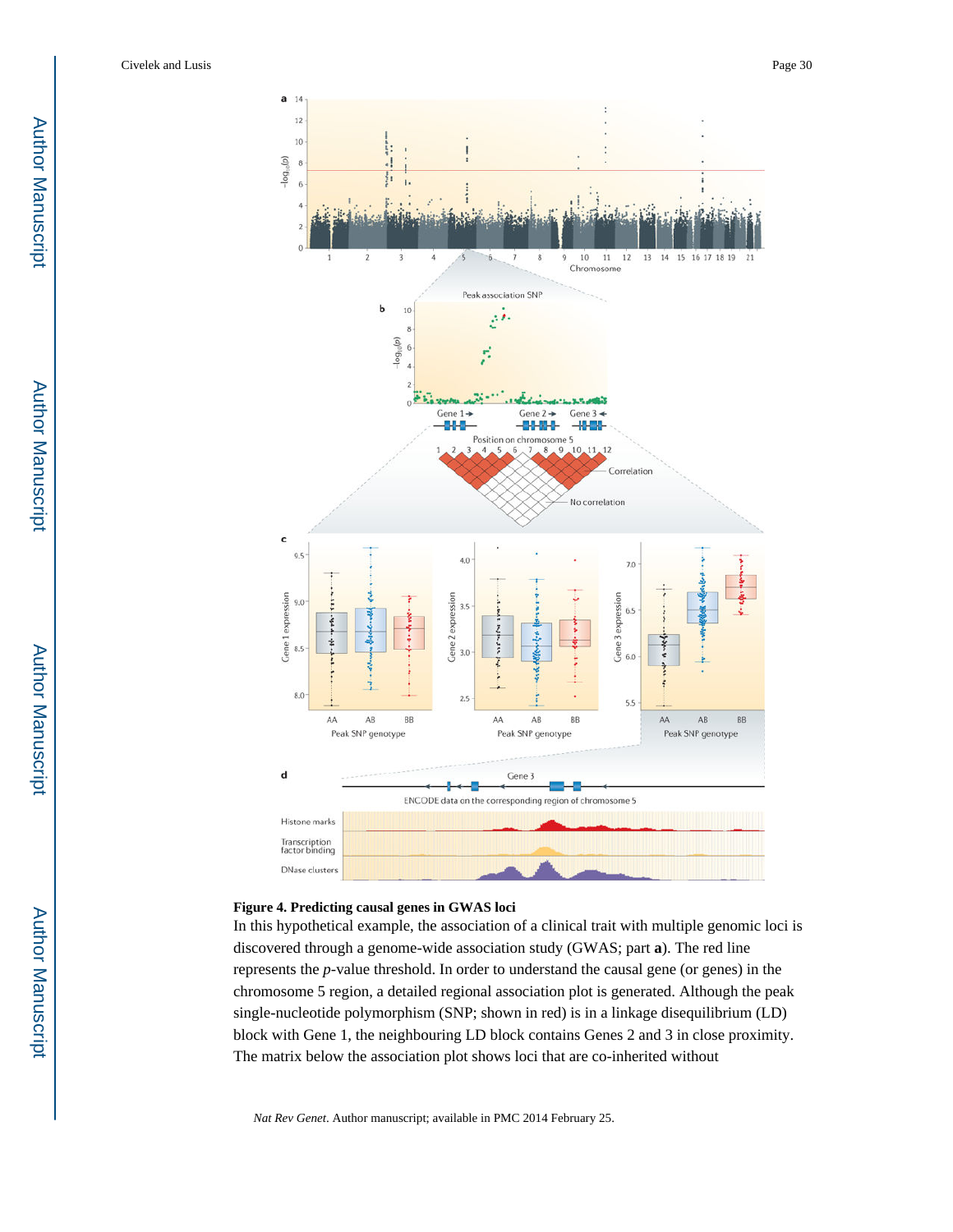recombination (red diamonds) and hence form an LD block (part **b**). Expression quantitative trait locus (eQTL) mapping of transcript abundance of the three genes in various tissues can help to predict the causal gene. In this example, Gene 3 has a significant association with the peak GWAS SNP and is therefore the probable causal candidate gene in this locus. Note that it resides in a different LD block from where the peak SNP is located (part **c**). Overlaying the Encyclopedia of DNA Elements (ENCODE) data available for the genomic region that contains Gene 3 helps to generate specific hypotheses for the mechanism of how the GWAS SNP, or the SNPs that are in high LD based on the 1,000 Genomes data, regulates the expression of this gene (part **d**).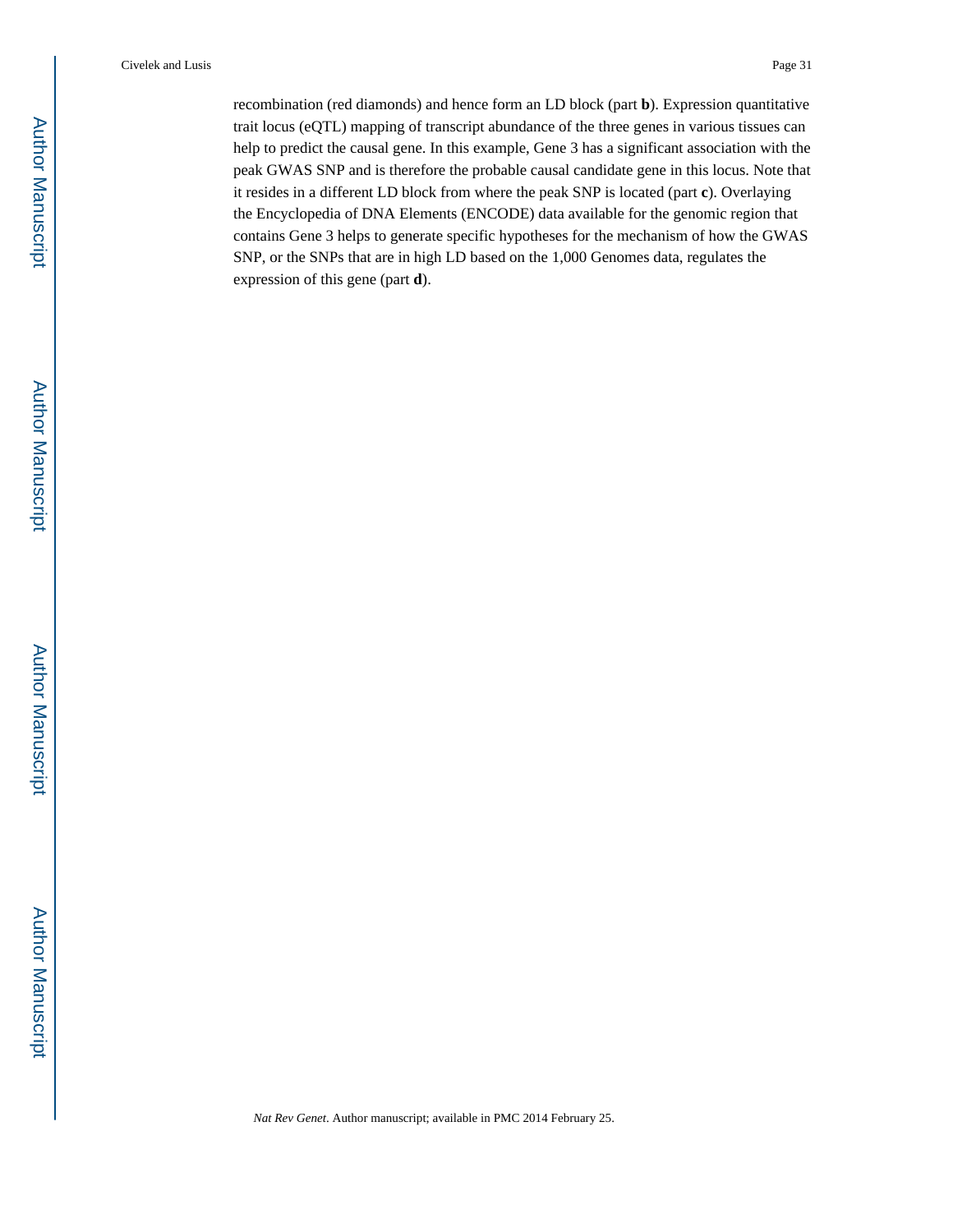#### **Table 1**

# Systems genetics reference populations

| <b>Species</b>                                                                 | <b>Description</b>                                                                                                                                                                                                                                                                                                                                                                                                                                                                                                                       |
|--------------------------------------------------------------------------------|------------------------------------------------------------------------------------------------------------------------------------------------------------------------------------------------------------------------------------------------------------------------------------------------------------------------------------------------------------------------------------------------------------------------------------------------------------------------------------------------------------------------------------------|
| Saccharomyces cerevisiae                                                       | $\bullet$<br>A cross between a laboratory strain and a wine strain of S. cerevisiae has been used to<br>investigate interactions among multiple cellular and molecular traits <sup>15,57,62,124</sup>                                                                                                                                                                                                                                                                                                                                    |
|                                                                                | The haploid segregants from the cross constitute a permanent resource that can be grown in<br>$\bullet$<br>large quantities and studied under a range of environmental conditions                                                                                                                                                                                                                                                                                                                                                        |
| Arabidopsis thaliana                                                           | A set of 191 recombinant inbred strains from A. <i>thaliana</i> were phenotyped for many quantitative traits,<br>gene expression and metabolites <sup>125</sup>                                                                                                                                                                                                                                                                                                                                                                          |
| Caenorhabditis elegans                                                         | $\bullet$<br>A cross between Bristol and Hawaiian isolates of C. elegans has been used to generate >200<br>recombinant inbred advanced intercross lines                                                                                                                                                                                                                                                                                                                                                                                  |
|                                                                                | $\bullet$<br>These lines have been used to investigate epistatic loci that regulate complex phenotypes <sup>126</sup><br>and to carry out eQTL studies <sup>127</sup>                                                                                                                                                                                                                                                                                                                                                                    |
| Drosophila melanogaster from<br>the Genome Reference Panel                     | Extensive phenotyping, including physiology, disease resistance, gene expression, behaviour and<br>morphology, was carried out <sup>128</sup>                                                                                                                                                                                                                                                                                                                                                                                            |
| D. <i>melanogaster</i> from the<br>Drosophila Synthetic Population<br>Resource | $\bullet$<br>A panel of $>1,700$ recombinant inbred lines were derived from two highly recombined<br>synthetic populations, each created by intercrossing a different set of eight inbred founder lines<br>(with one founder line that was common to both populations)                                                                                                                                                                                                                                                                   |
|                                                                                | The strategy that was used to create these recombinant inbred strains is similar to that of the<br>$\bullet$<br>mouse Collaborative Cross <sup>129</sup>                                                                                                                                                                                                                                                                                                                                                                                 |
| Mice from the Collaborative<br>Cross                                           | A large set of highly diverse recombinant inbred strains that are derived from an eight-way<br>$\bullet$<br>cross is currently under construction <sup>130</sup>                                                                                                                                                                                                                                                                                                                                                                         |
|                                                                                | A unique aspect is the extensive genetic diversity (for example, $\sim$ 17 million SNPs), as the<br>$\bullet$<br>cross includes several 'wild' parental strains                                                                                                                                                                                                                                                                                                                                                                          |
|                                                                                | A Diversity Outbred Population with the same founders has been constructed and is available<br>$\bullet$<br>from The Jackson Laboratory <sup>131</sup>                                                                                                                                                                                                                                                                                                                                                                                   |
| Mice from the Hybrid Mouse<br>Diversity Panel                                  | A collection of $\sim$ 100 commercially available inbred strains of mice that consists of $\sim$ 30 classic<br>$\bullet$<br>inbred strains and 70 recombinant inbred strains <sup>16</sup>                                                                                                                                                                                                                                                                                                                                               |
|                                                                                | Association mapping with correction for population structure allows fine mapping $(21 \text{ Mb})$<br>$\bullet$<br>resolution) with fair power for complex traits                                                                                                                                                                                                                                                                                                                                                                        |
|                                                                                | This panel has been typed for tissue transcript levels, protein levels, and numerous clinical and<br>$\bullet$<br>physiological traits; published data are also available in the Systems Genetics Resource <sup>108</sup>                                                                                                                                                                                                                                                                                                                |
| Mouse and rat CCSs                                                             | The CSSs consist of an inbred genetic background onto which one chromosome at a time has<br>$\bullet$<br>been substituted from a separate strain                                                                                                                                                                                                                                                                                                                                                                                         |
|                                                                                | The mouse CSS panel consists of the background strain C57BL/6J onto which individual<br>$\bullet$<br>chromosomes from strain A/J have been bred <sup>51</sup> ; this panel has been extensively phenotyped<br>for metabolic and other traits and has proved especially useful for studying genetic interactions                                                                                                                                                                                                                          |
| $H \times B/B \times H$ recombinant inbred rat<br>strains                      | A set of 30 recombinant inbred strains that were derived from parental Spontaneously<br>$\bullet$<br>Hypertensive and Brown Norway strains have been systematically studied for a variety of<br>metabolic, cardiovascular and behavioural traits <sup>96,132,133</sup>                                                                                                                                                                                                                                                                   |
|                                                                                | $\bullet$<br>A comprehensive inventory of genomic and transcriptomic differences has been generated <sup>134</sup>                                                                                                                                                                                                                                                                                                                                                                                                                       |
| Human cohort from the<br>Metabolic Syndrome in Men<br>study                    | One of the largest single-site population-based prospective cohorts that comprises $\sim$ 10,000<br>$\bullet$<br>participants who have been subjected to extensive clinical examinations, including oral<br>glucose tolerance tests with measurements of glucose, insulin, proinsulin and free fatty acids<br>levels at 0, 30 and 120 minutes; body composition analysis through bioelectrical impedance;<br>and measurement of plasma biomarkers such as cytokines, hormones, lipids, lipoprotein<br>subtypes and metabolites using NMR |
|                                                                                | The population is examined for clinical and molecular traits every five years<br>$\bullet$                                                                                                                                                                                                                                                                                                                                                                                                                                               |